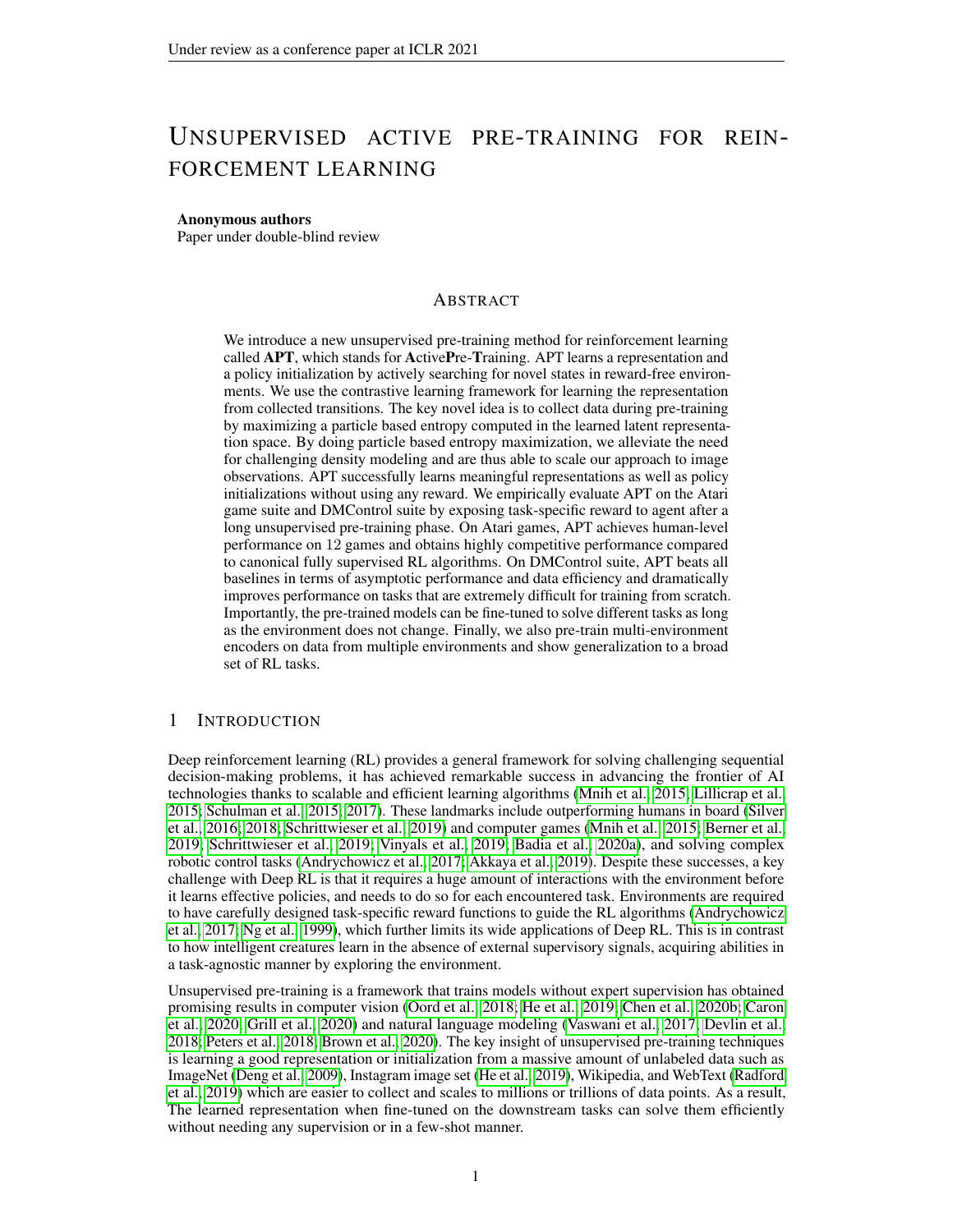Driven by the significance of the massive abundance of unlabeled data relative to labeled data, we pose the following question: *is enabling efficient unsupervised pretraining for deep RL as easy as increasing the amount of unlabeled data?* Unlike the computer vision or language domains, in reinforcement learning it's not obvious where to extract large pools of unlabeled data. A natural choice is pretraining on ImageNet and transfer the encoder to reinforcement learning tasks. We experimented with using ImageNet data for unsupervised representation learning as initialization of the encoder in deep RL agent, specifically, we used the momentum contrast [\(He et al., 2019;](#page-11-0) [Chen et al., 2020c\)](#page-10-6) method which is one of the state-of-the-art methods for representation learning. We

<span id="page-1-0"></span>

Figure 1: Unsupervised pre-training for deep RL on DM-Control. After pre-training (e.g. on ImageNet or in Cheetah reward free environment), the agent fine-tunes the pretrained representation or initialization to achieve higher taskspecific rewards (e.g. let the Cheetah run faster). ImageNet pre-training denotes training MoCo on downsampled ImageNet. Count-based pre-training means training RL agent with only count-based exploration signal. The training details are in Appendix Section [F.1.](#page-19-0) The results show none of the two methods outperforms training from scratch.

used DrQ [\(Kostrikov et al., 2020\)](#page-12-4) as the RL optimization algorithm. The results on DMControl are shown in Figure [1.](#page-1-0) We can see that using ImageNet pre-trained representations does not lead to any significant improvement over training from scratch. We also experimented with using supervised pre-trained ResNet features as initialization similar to [Levine et al.](#page-12-5) [\(2016\)](#page-12-5) (details in Appendix) but the results are no different. This seems in contrast to the preeminent successes of ImageNet pre-trained models in various computer vision downstream tasks (see  $e.g.$  [Krizhevsky et al., 2012;](#page-12-6) [Zeiler & Fergus, 2014;](#page-14-2) [Hendrycks et al., 2019;](#page-11-1) [Chen et al., 2020a\)](#page-10-7). On the other hand, previous research in robotics also found that ImageNet pre-training did not help [\(Julian et al., 2020\)](#page-11-2). We hypothesize that the reason for the discrepancy is that the ImageNet data distribution is far from the induced sample distribution encountered during RL training. It is therefore necessary to collect data from the RL agent induced distribution.

To investigate this hypothesis, we also experimented with training RL agents by 'exhaustively' collecting data during the reward-free interaction. Specifically, during pre-training phase, the only reward signal is defined by the count-based exploration [\(Bellemare et al., 2016;](#page-9-4) [Ostrovski et al.,](#page-12-7) [2017\)](#page-12-7) which is one of the state-of-the-art methods for exploration [\(Taïga et al., 2019\)](#page-14-3), and the density estimation model is PixelCNN [\(Van den Oord et al., 2016\)](#page-14-4). The results of using the resulting pre-trained policy as initialization are shown in Figure [1.](#page-1-0) We can see that pre-trained initialization in Cheetah environment does not improve significantly over random initialization on Cheetah Run task. Similarly, pre-trained initialization in Hopper environment only leads to a small improvement over baseline. The reason for this ineffectiveness is that density modeling at the pixel level is difficult especially in the low-data and non-stationary regime. The results on DMControl demonstrate that simply increasing the amount of unlabeled data does not work well, therefore we need a more systematical strategy that caters to RL.

In this paper, we address the issue by proposing to actively collect novel data by exploring unknown areas in the task agnostic environment. Our means is maximizing the entropy of visited state distribution subject to some prior constraints. The entropy maximization principle [\(Jaynes, 1957\)](#page-11-3) originated in statistical mechanics, where Jaynes showed that entropy in statistical mechanics and information theory were equivalent. Our motivation is that the resulting representation and initialization will encode both prior information while being as agnostic as possible, and can be adapted to various downstream tasks. While the entropy maximization principle seems simple, it is practically difficult to calculate the Shannon entropy [\(Shannon, 2001\)](#page-13-7) as a density model is needed. To remedy this, we resort to the particle-based entropy estimator [\(Singh et al., 2003;](#page-13-8) [Beirlant, 1997\)](#page-9-5) which has wide applications in various machine learning areas [\(Sricharan et al., 2013;](#page-14-5) [Pál et al., 2010;](#page-13-9) [Jiao et al.,](#page-11-4) [2018\)](#page-11-4). The particle-based entropy estimator is known to be asymptotically unbiased and consistent. Specifically, it computes the average of the Euclidean distance of each sample to its nearest neighbors. We compute the entropy in the latent representation space, for this we adapt the idea of contrastive learning [\(Hadsell et al., 2006;](#page-11-5) [Gutmann & Hyvärinen, 2010;](#page-11-6) [Mnih & Kavukcuoglu, 2013;](#page-12-8) [He et al.,](#page-11-0) [2019;](#page-11-0) [Chen et al., 2020b\)](#page-10-0) to encode image observations to representation space.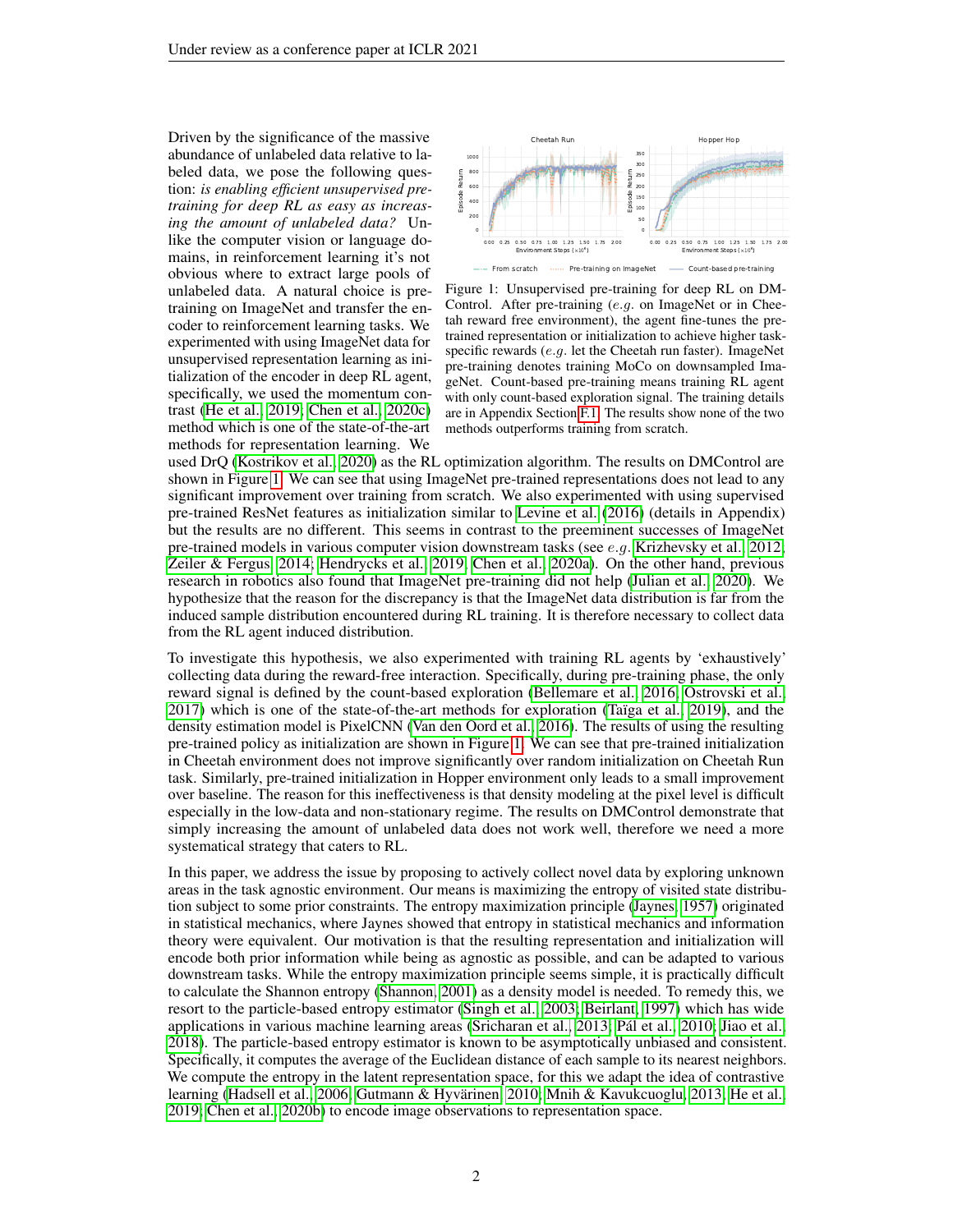Our approach alternates between training the encoder via contrastive learning and RL style optimization of maximizing expected reward where reward is defined by the particle-based entropy. After the pre-training phase, we can either fine-tune the encoder representation for test tasks that have different action space dimension or fine-tune the policy initialization for tasks with the same action space dimension. Since our method actively collects data during the pre-training phase, the method is named as Active Pre-Training (APT). We empirically evaluate APT on the Atari game suite and DMControl suite by exposing task-specific reward to the agent after a long unsupervised pre-training phase. On the full suite of Atari games, fine-tuning APT pre-trained models achieves human-level performance on 12 games. On the Atari 100k benchmark [\(Kaiser et al., 2019\)](#page-11-7), our fine-tuning achieves  $1.3\times$  higher human median scores than state-of-the-art training from scratch and  $4\times$  higher scores than state-of-the-art pre-training RL. On DMControl suite, fine-tuning APT pre-trained models beating all baselines in terms of asymptotic performance and data efficiency and solving tasks that are extremely difficult for training from scratch.

The contributions of our paper can be summarized as: (i) We propose a new approach for pretraining in RL. (ii) We show that our pre-training method significantly improves data efficiency of solving downstream tasks on DMControl and Atari suite. (iii) We demonstrate that pre-training with particle-based entropy maximization in contrastive representation space significantly outperforms prior count-based approaches that rely on density modeling.

# 2 RELATED WORK

#### 2.1 INTRINSIC MOTIVATION AND EXPLORATION

The learning process of RL agents becomes highly inefficient in sparse supervision tasks when relying on standard exploration techniques. This issue can be alleviated by introducing intrinsic motivation, i.e., denser reward signals that can be automatically computed. These rewards are generally taskagnostic and might come from state visitation count bonus [\(Bellemare et al., 2016;](#page-9-4) [Tang et al., 2017;](#page-14-6) [Ostrovski et al., 2017;](#page-12-7) [Zhao & Tresp, 2019\)](#page-14-7), learning to predict environment dynamics [\(Meyer &](#page-12-9) [Wilson, 1991;](#page-12-9) [Pathak et al., 2017;](#page-13-10) [Burda et al., 2018a;](#page-10-8) [Sekar et al., 2020\)](#page-13-11), distilling random neural networks [\(Burda et al., 2018b;](#page-10-9) [Choi et al., 2018\)](#page-10-10), hindsight relabeling [\(Andrychowicz et al., 2017\)](#page-9-2), learning options [\(Sutton et al., 1999\)](#page-14-8) through mutual information [\(Jung et al., 2011;](#page-11-8) [Mohamed &](#page-12-10) [Rezende, 2015\)](#page-12-10), information gain [\(Lindley, 1956;](#page-12-11) [Sun et al., 2011;](#page-14-9) [Houthooft et al., 2016\)](#page-11-9), successor features [\(Kulkarni et al., 2016;](#page-12-12) [Machado et al., 2018\)](#page-12-13), maximizing mutual information between behaviors and some aspect of the corresponding trajectory [\(Gregor et al., 2016;](#page-10-11) [Florensa et al., 2017;](#page-10-12) [Warde-Farley et al., 2018;](#page-14-10) [Hausman et al., 2018;](#page-11-10) [Shyam et al., 2019\)](#page-13-12), using imitation learning to return to the furthest discovered states [\(Ecoffet et al., 2019\)](#page-10-13), self-play curriculum [\(Schmidhuber,](#page-13-13) [2013;](#page-13-13) [Sukhbaatar et al., 2017;](#page-14-11) [Liu et al., 2019\)](#page-12-14), exploration in latent space [\(Vezzani et al., 2019\)](#page-14-12), injecting noise in parameter space [\(Fortunato et al., 2017;](#page-10-14) [Plappert et al., 2017\)](#page-13-14), learning to imitate self [\(Oh et al., 2018\)](#page-12-15), predicting improvement measure [\(Schmidhuber, 1991;](#page-13-15) [Oudeyer et al., 2007;](#page-13-16) [Lopes et al., 2012;](#page-12-16) [Achiam & Sastry, 2017\)](#page-9-6), and unsupervised auxiliary task [\(Jaderberg et al., 2016\)](#page-11-11). The work by [Badia et al.](#page-9-7) [\(2020b\)](#page-9-7) also considers k-nearest neighbor based intrinsic reward to incentive exploration, and shows improved exploration in sparse reward games. Our work differs in that we consider reward-free settings and the objective of our intrinsic reward is based on particle-based entropy instead of count bonus. The work closest to ours is [Hazan et al.](#page-11-12) [\(2019\)](#page-11-12) which presents provably efficient exploration algorithms under certain conditions. However, their method directly estimates state visitations through a density model which is difficult to scale. In contrast, our work turns to particle based entropy maximization in contrastive representation space. Concurrent work by [Mutti et al.](#page-12-17) [\(2020\)](#page-12-17) shows maximizing particle-based entropy can improve data efficiency in solving downstream continuous control tasks. However, their method relies on importance sampling and on-policy RL which suffers from high variance and is difficult to scale. In contrast, our work resorts to a biased but lower variance entropy estimator which is scalable for high dimensional observations and suitable for off-policy RL optimization.

#### 2.2 DATA EFFICIENCY IN RL

Deep RL algorithms are sample inefficient compared to intelligent biological creatures, which can quickly learn to complete new tasks. To close this data efficiency gap, various methods have been proposed: [Kaiser et al.](#page-11-7) [\(2019\)](#page-11-7) introduce a model-based agent (SimPLe) and show that it compares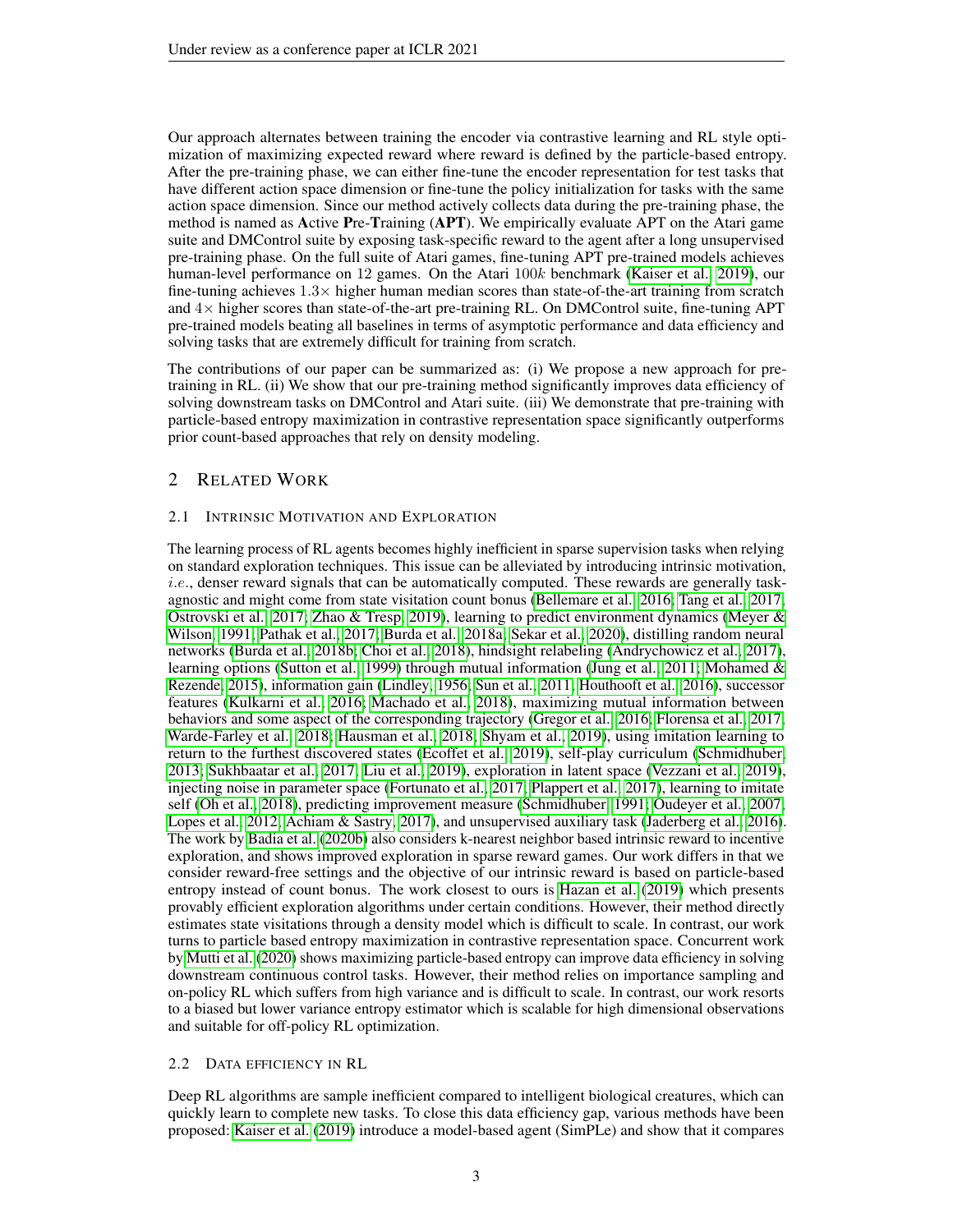favorably to standard RL algorithms when data is limited. [Hessel et al.](#page-11-13) [\(2018\)](#page-11-13); [Kielak](#page-11-14) [\(2020\)](#page-11-14); [van](#page-14-13) [Hasselt et al.](#page-14-13) [\(2019\)](#page-14-13) show combining existing RL algorithms (Rainbow) can boost data efficiency. [Srinivas et al.](#page-14-14) [\(2020\)](#page-14-14) proposed to combine contrastive loss with image augmentation while follow-up results from [Laskin et al.](#page-12-18) [\(2020\)](#page-12-18) suggest that the most of the benefits come from its use of image augmentation. [Laskin et al.](#page-12-18) [\(2020\)](#page-12-18); [Kostrikov et al.](#page-12-4) [\(2020\)](#page-12-4) demonstrate applying modest image augmentation can substantially improve data efficiency in vision-based RL. Our work improves data efficiency of RL in an orthogonal direction by unsupervised pre-training, the above advances can be used inside of APT to obtain better RL optimization in both pre-training and fine-tuning phases.

#### 3 METHOD

Our method shown in Figure [2](#page-3-0) consists of contrastive representation learning and particle-based entropy maximization in the learned representation space. Consider an agent that sees an observation  $x_t$ , takes an action  $a_t$  and transitions to the next state with observation  $x_{t+1}$  following unknown environmental dynamics. We want to incentivize this agent with a reward  $r_t$  relating to how informative the transition was. The goal of the agent is to learn a good representation  $f_{\theta}(x)$  of the observation x, or a good initialization of policy  $\pi(a|x)$  by interacting with the environment in a reward-free manner, such that fine-tuning on downstream tasks achieves higher long-term cumulative task-specific reward than training from scratch.

<span id="page-3-0"></span>

Figure 2: Diagram of the proposed method Unsupervised Active Pre-Training: it consists of contrastive representation learning on data collected by the agent (equation [\(1\)](#page-3-1)) and RL optimization to maximize particle based entropy (equation [\(5\)](#page-4-0)). After pre-training, the task-agnostic encoder  $f_\theta$  and the RL policy initialization can be fine-tuned for different downstream tasks to maximize task-specific reward.

Learning contrastive representations Within each batch of transitions sampled from the replay buffer. We apply data augmentation to each data point and the augmented observations are encoded into a small latent space where a contrastive loss is applied. Our contrastive learning is based on SimCLR [\(Chen et al., 2020b\)](#page-10-0), chosen for its simplicity.

<span id="page-3-1"></span>
$$
\min_{\theta,\phi} - \mathbb{E}\left[\log \frac{\exp(z_i^T z_j)}{\sum_{i=1}^{2N} \mathbb{I}_{[k \neq i]} \exp(z_i^T z_k)}\right],\tag{1}
$$

where x is a n-dimensional data point in the observation space  $\mathcal{X} \subseteq \mathbb{R}^n$ , and  $z_i$ ,  $z_j$  are normalized  $d_{\mathcal{Z}}$ -dimensional vectors of two random augmentations  $x_i$  and  $x_j$  of the data point x followed by a deterministic mapping  $g_{\phi}(f_{\theta}(x_i)(\cdot))$ , and  $f_{\theta}$  is representation encoder given by  $f_{\theta}: \mathbb{R}^n \to \mathbb{R}^{d_{\mathcal{Y}}}$ , and  $g_{\phi}$  is a projection head  $g_{\phi}: \mathbb{R}^{d_y} \to \mathbb{R}^{d_z}$ , and N is the batch size. This objective tries to maximally distinguish an input  $x_i$  from alternative inputs  $x_j$ . The intuition is that by doing so, the representation captures important information between similar data points, and therefore improve performance on downstream tasks.

**Particle based entropy maximization** Let the distribution of observations be  $p(x)$ . The entropy of the observations is given by  $H(p) = -\mathbb{E}_{x \sim p(x)} [\log p(x)]$ . However, in high-dimensional spaces it is challenging to estimate the density, preventing us from directly maximizing the exact entropy.

To remedy this issue, we resort to the particle-based entropy estimator [\(Singh et al., 2003;](#page-13-8) [Beirlant,](#page-9-5) [1997\)](#page-9-5) which is based on  $k$ -Nearest Neighbors  $(kNN)$ . The particle based entropy estimate is given by

<span id="page-3-2"></span>
$$
\widehat{H}_k(p) = -\frac{1}{N} \sum_{i=1}^N \log \frac{k}{N \text{Vol}_i^k} + \log k - \Psi(k) \propto \sum_{i=1}^N \text{Vol}_i^k,
$$
\n(2)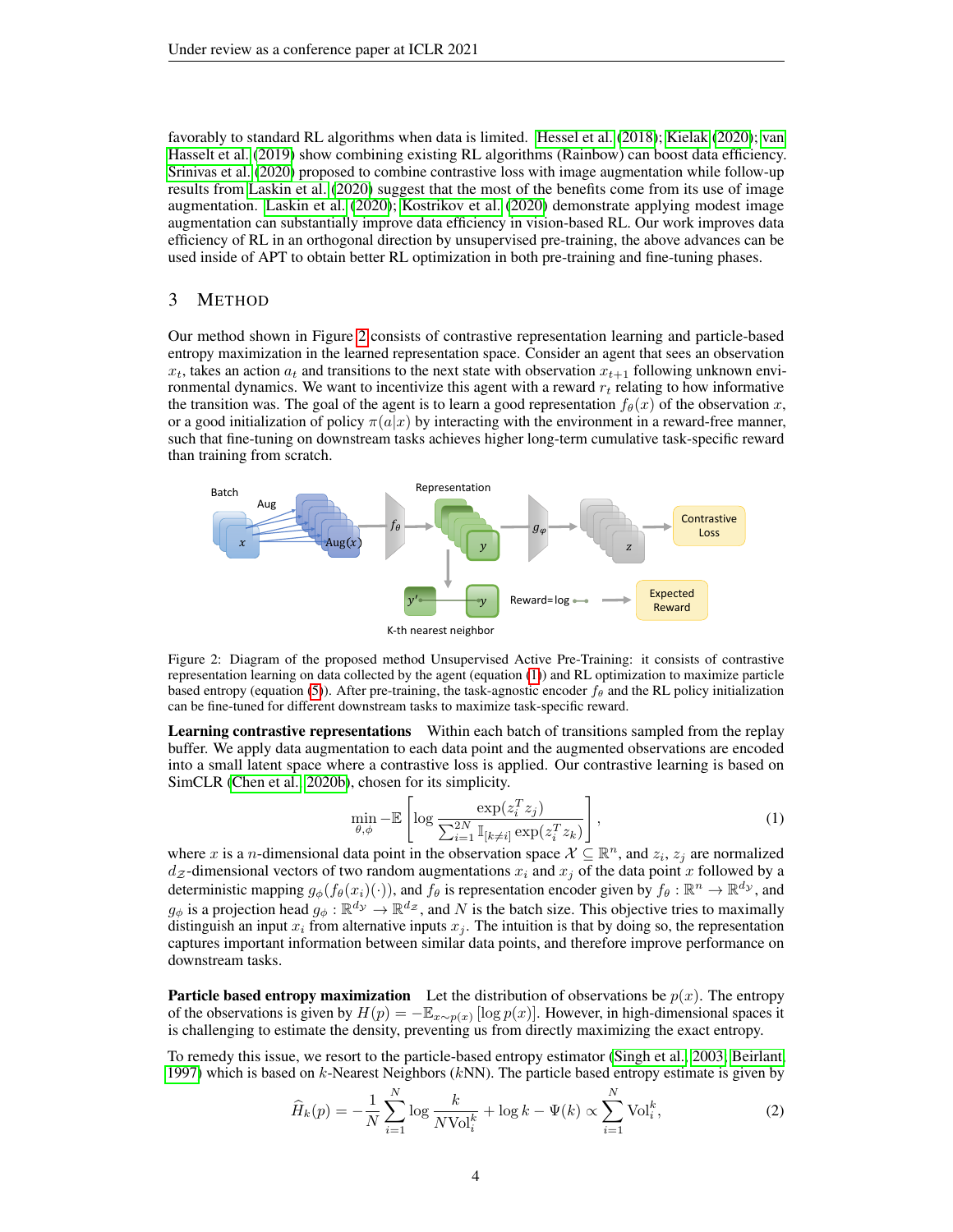where  $\Psi$  is the digamma function,  $\log k - \Psi(k)$  is a bias correction term,  $\text{Vol}_i^k$  is the volume of the hyper-sphere of radius  $R_i = ||x_i - x_i^{kNN}||$ , which is the Euclidean distance between  $x_i$  and its k-th nearest neighbor  $x_i^{kNN}$ . The volume is given by:

<span id="page-4-1"></span>
$$
\text{Vol}_i^k = \frac{\|x_i - x_i^k \text{NN}\|_n^n \cdot \pi^{n/2}}{\Gamma\left(\frac{p}{2} + 1\right)},\tag{3}
$$

where  $\Gamma$  is the gamma function, and n the dimensions of X. Put equation [\(2\)](#page-3-2) and equation [\(3\)](#page-4-1) together, we simplify the entropy:

<span id="page-4-2"></span>
$$
\widehat{H}_k(p) \propto \sum_{i=1}^N \log \|x_i - x_i^{kNN}\|_n^n. \tag{4}
$$

When the target data distribution  $p'(x)$  (as in the case of off-policy RL, which we use for sample efficiency) is different from the sampling distribution  $p(x)$ , in principle importance sampling is needed to correct bias [\(Ajgl & Šimandl, 2011\)](#page-9-8). However, empirically we find the biased approximation in equation [\(2\)](#page-3-2) works fine and does not need to estimate the high variance importance ratios, as shown in Section [B](#page-16-0) (Appendix).

Given a batch of transitions sampled from the replay buffer, we associate the particle based entropy estimation with the intrinsic reward, and use off-policy RL algorithm to maximize the expected reward. With the objective of particle based entropy given in equation [\(4\)](#page-4-2), we might able to maximize state entropy in continuous control, but it is still not applicable to learn visual RL agents in highdimensional domains like DMControl and Atari games.

To remedy this issue, we maximize the entropy in our learned lower-dimensional representation space, we do this by jointly learning representations by contrastive learning equation [\(1\)](#page-3-1) and exploring by particle based entropy maximization equation [\(4\)](#page-4-2). Specifically, for a batch of transitions  $\{(x_t, a_t, x_{t+1})\}$  sampled from the replay buffer, each  $x_{t+1}$  is treated as a particle and we associate each transition with a intrinsic reward given by

<span id="page-4-4"></span><span id="page-4-0"></span>
$$
r(x_t, a_t, x_{t+1}) := \log(||y_{t+1} - y_{t+1}^{k \text{NN}}||_n^n + c),
$$
\n(5)

where  $y = f_{\theta}(x)$  is the representation (i.e. we estimate the entropy in the latent space), c is a constant for numerical stability (fixed to 1 in all our experiments). In order to keep the rewards on a consistent scale, we normalized the intrinsic reward by dividing it by a running estimate of the standard deviation of the intrinsic reward. A detailed computation of the intrinsic reward in PyTorch can be found in Algorithm [2.](#page-15-0)

<span id="page-4-3"></span>Algorithm 1 Unsupervised Active Pre-Training f: encoder network shared between actor & critic g: projection network for contrastive learning k: hyperparameter of kNN while iterations so far  $<$  max pre-training iterations do Interact with a *reward-free* environment *// sample a batch of transitions from replay buffer // update f and g to minimize contrastive loss* Update(f.param, g.param) *// compute intrinsic reward for each transition* Compute  $y_{t+1}$  for each sampled transition Set  $\hat{r}(x_t, a_t, x_{t+1}) = \log(\|\hat{y}_{t+1} - y_{t+1}^{k \text{NN}}\|_2^2 + 1)$ *// update RL agent to maximize expected reward* Update(actor.param, critic.param) With the intrinsic reward defined in equation  $(5)$ , we can derive the intrinsic reward decreases to 0 as most of the state space is visited which is a favorable property for pre-training. Lemma 1. *Assume we have an episodic MDP* setting, and a finite state space  $\mathcal{X} \subseteq \mathbb{R}^n$ , and a *buffer of observed states*  $(x_1, \ldots, x_T)$  *with total sample size* T*, a deterministic representation*  $\mathit{encoder} \ f_{\theta} : \mathbb{R}^n \to \mathbb{R}^{d_{\mathcal{Y}}}$ , an intrinsic reward *defined as equation* [\(5\)](#page-4-0) with  $k \in \mathbb{N}$ , and an op*timal policy that maximize the intrinsic rewards. We can derive the intrinsic reward is 0 in the limit of sample size*

$$
\lim_{T \to \infty} r(x, a, x') = 0, \forall x \in \mathcal{X}.
$$
 (6) Update  
end while

*Proof.* Since the intrinsic reward  $r(x, a, x')$  defined in equation [\(5\)](#page-4-0) depends on the k-th nearest neighbor in latent space and the encoder  $f_{\theta}$  is deterministic, we just need to prove the visitation count  $c(x)$  of x is larger than k as T goes infinity. We know the MDP is episodic, therefore as  $T \to \infty$ , all states communicate and  $c(x) \to \infty$ , thus we have  $\lim_{T \to \infty} c(x) \ge k, \forall k \in \mathbb{N}, \forall x \in \mathcal{X}$ .  $\Box$ 

While the assumption of finite state space may not be true for large complex environment like Atari games, lemma [1](#page-4-3) gives more insights on using this particular intrinsic reward for pre-training. We use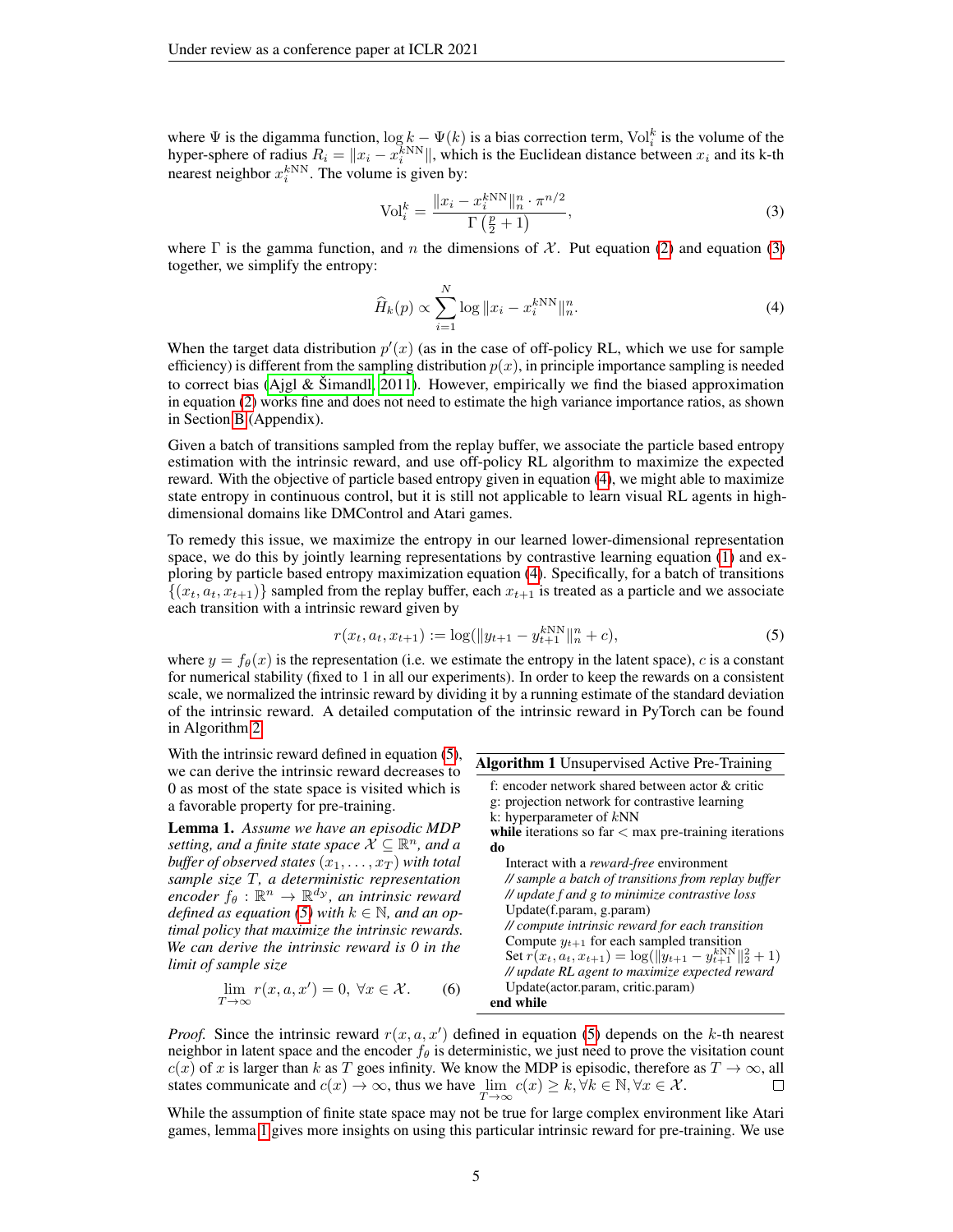$n = 2$  in our implementation because of the structure we imposed on the contrastive representations. The kNN in principle should be computed over the entire buffer which means it scales linearly with sample size, we instead compute the intrinsic reward within current batch to trade-off computation. We fixed  $k = 3$  in all our experiments as we found it works well in initial experiments. APT alternates between minimizing contrastive loss in equation [\(1\)](#page-3-1) and maximizing expected intrinsic reward in equation [\(5\)](#page-4-0). The pseudocode of APT is shown in Algorithm [1](#page-4-4) and the full pseudocode of the algorithm is summarized in Algorithm [3](#page-20-0) (Appendix). The diagram of APT is shown in Figure [2.](#page-3-0)

## 4 EXPERIMENTS

## 4.1 EXPERIMENTAL SETUP

The evaluation benchmarks are DeepMind Control Suite (DMControl; [Tassa et al., 2020\)](#page-14-15) and Atari suite [\(Bellemare et al., 2013\)](#page-9-9) from OpenAI Gym [\(Brockman et al., 2016\)](#page-9-10). For DMControl, we use pixel observation instead of state as input. For all of the experiments, we use DrQ as the underlying RL optimization algorithm. Unless stated otherwise, all curves are the average of three runs with different seeds, and the shaded areas are standard errors of the mean. The results reported on Atari games suite are averaged over five runs with different seeds. In addition to the existing tasks in DMControl, we also design several new sparse reward tasks: (1) *{HalfCheetah, Hopper, Walker} Jump Sparse*: the agent receives a positive reward 1 for jumping above a given height otherwise reward is 0. (2) *{HalfCheetah, Hopper, Walker} Reach Sparse*: the agent receives positive reward 1 for reaching a given target location otherwise reward is 0. (3) *Walker Escape Sparse*: the initial position of Walker is turned upside down, and receives reward 1 for successfully turning itself over otherwise 0. In all the considered tasks, the episode ends when the goal is reached.

<span id="page-5-0"></span>Table 1: Evaluation on Atari games.  $\mathbb{Q}N$  represents the amount of RL interaction utilized. Mdn is the median of human-normalized scores,  $M$  is the mean,  $> 0$  is the number of games with better than random performance, and  $>$  H is the number of games with human-level performance. On each subset, we mark as bold the highest score. Since different papers report different results of supervised RL  $e.g.$  SimPLe, we choose the best available results and contrast them to APT's results. The results of VISR are cited from [Hansen et al.](#page-11-15) [\(2020\)](#page-11-15) as the source code is not publicly available. Raw scores of each Atari game given Table [5](#page-18-0) (Appendix). Top: data-limited RL. Bottom: RL with unsupervised pre-training.

|                                                                  |       | 26 Game Subset |    |                             |                 | 47 Game Subset |    |                 |         | Full 57 Games |           |    |
|------------------------------------------------------------------|-------|----------------|----|-----------------------------|-----------------|----------------|----|-----------------|---------|---------------|-----------|----|
| Algorithm                                                        | Mdn   |                |    |                             | $M > 0 > H$ Mdn |                |    | $M > 0 > H$ Mdn |         |               | M > 0 > H |    |
| // Fully-supervised training                                     |       |                |    |                             |                 |                |    |                 |         |               |           |    |
| SimPLe $@100k$                                                   | 14.39 | 44.30          | 26 | $\mathcal{D}_{\mathcal{L}}$ |                 |                |    |                 |         |               |           |    |
| OTRainbow $@100k 20.40$                                          |       | 26.42          | 26 | 1                           |                 |                |    |                 |         |               |           |    |
| DrQ@100k                                                         | 28.42 | 35.70          | 24 | $\mathfrak{D}$              |                 |                |    |                 |         |               |           |    |
| PPO $@500k$                                                      | 20.93 | 43.74          | 25 | 7                           |                 |                |    |                 |         |               |           |    |
| DON @ 10M                                                        | 27.80 | 52.95          | 25 | 7                           | 9.91            | 28.07          | 41 | 7.              | 8.61    | 27.55         | 48        | 7  |
| // Unsupervised pre-training with supervised fine-tuning $@100k$ |       |                |    |                             |                 |                |    |                 |         |               |           |    |
| <b>DIAYN</b>                                                     |       | 0.01 16.94     | 13 | 2                           | 1.31            | -19.64         | 28 | 6               | 1.55    | - 16.65       | 33        | 6  |
| <b>VISR</b>                                                      |       | 9.50 128.07    | 21 |                             |                 | 9.42 121.08    | 35 | 11              |         | 6.81 102.31   | 40        | 11 |
| <b>GPI VISR</b>                                                  |       | 6.59 111.23    | 22 |                             |                 | 7 11.70 129.76 | 38 | 12              |         | 8.99 109.16   | 44        | 12 |
| Count-based                                                      | 1.23  | 21.94          | 16 | 3                           |                 |                |    |                 |         |               |           |    |
| APT (ours)                                                       | 38.23 | 59.89          | 26 |                             | 7 34.22         | 61.78          | 36 |                 | 1241.25 | 87.33         | 43        | 12 |

#### 4.2 SINGLE ENVIRONMENT PRE-TRAINING

We conduct a full evaluation of APT on a diverse set of tasks in the single environment setting, the models are pre-trained on Cheetah, Hopper, and Walker for a long period of interacting without reward supervision ( $5M$  steps), then fine-tuned for 15 downstream RL tasks such as controlling the Walker to turn itself over. Fine-tuning representation is a common practice in deep learning [\(Krizhevsky](#page-12-6) [et al., 2012;](#page-12-6) [He et al., 2016\)](#page-11-16). In our RL experiments, APT stands for fine-tuning both representation and RL agent initialization. The main baseline is count-based exploration [\(Bellemare et al., 2014;](#page-9-11) [2016;](#page-9-4) [Ostrovski et al., 2017\)](#page-12-7), which was proposed as a way to estimate counts in high dimensional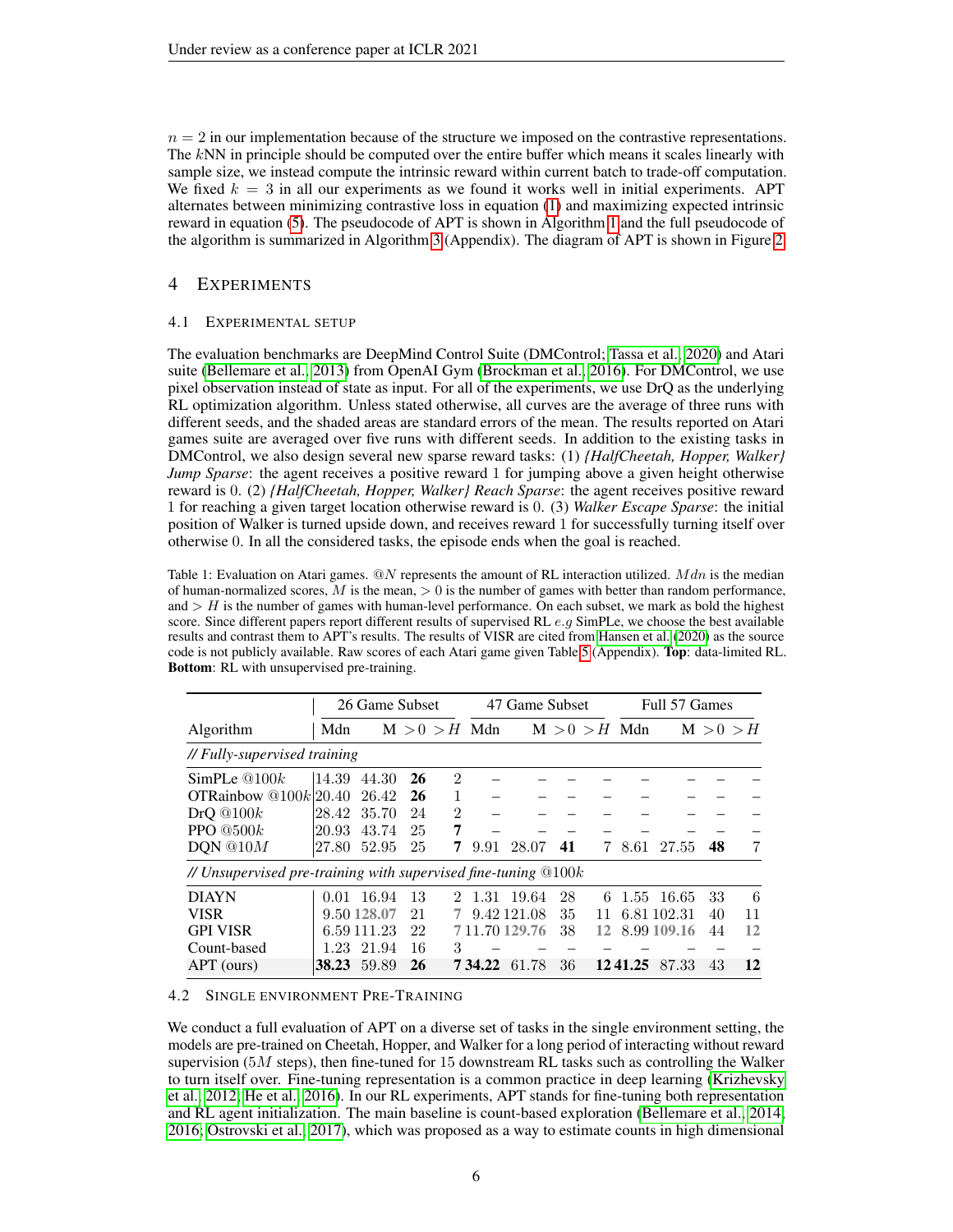<span id="page-6-0"></span>

Figure 3: Evaluation on DeepMind Control suite. Models are pre-trained on Cheetah, Hopper, and Walker, and subsequently fine-tuned on respective downstream tasks. The 'sparse' denotes reward is sparse. The scores of each environment given in Table [4](#page-17-0) (Appendix).

states spaces by estimating density; the agent is then encouraged to visit states with a low visit count. We followed [Ostrovski et al.](#page-12-7) [\(2017\)](#page-12-7) to use PixelCNN [\(Van den Oord et al., 2016\)](#page-14-4) as a density model. Count-based exploration with PixelCNN is an efficient exploration method in sparse reward environments [\(Taïga et al., 2019\)](#page-14-3), we will refer to this baseline as count-based exploration or count-based throughout the rest of the paper.

Results on DMControl shown in Figure [3](#page-6-0) demonstrate that APT beats all baselines on all the tasks across different environments, while the sparse reward tasks are extremely difficult for training from scratch. In some cases, APT allows for very rapid fine-tuning, indicating APT learns reward-free representation and meaningful RL initialization. The significantly superior performance of APT empirically shows that maximizing particle-based entropy can drive the RL agent to collect diverse samples and learn reward-free initializations that are effective for downstream tasks.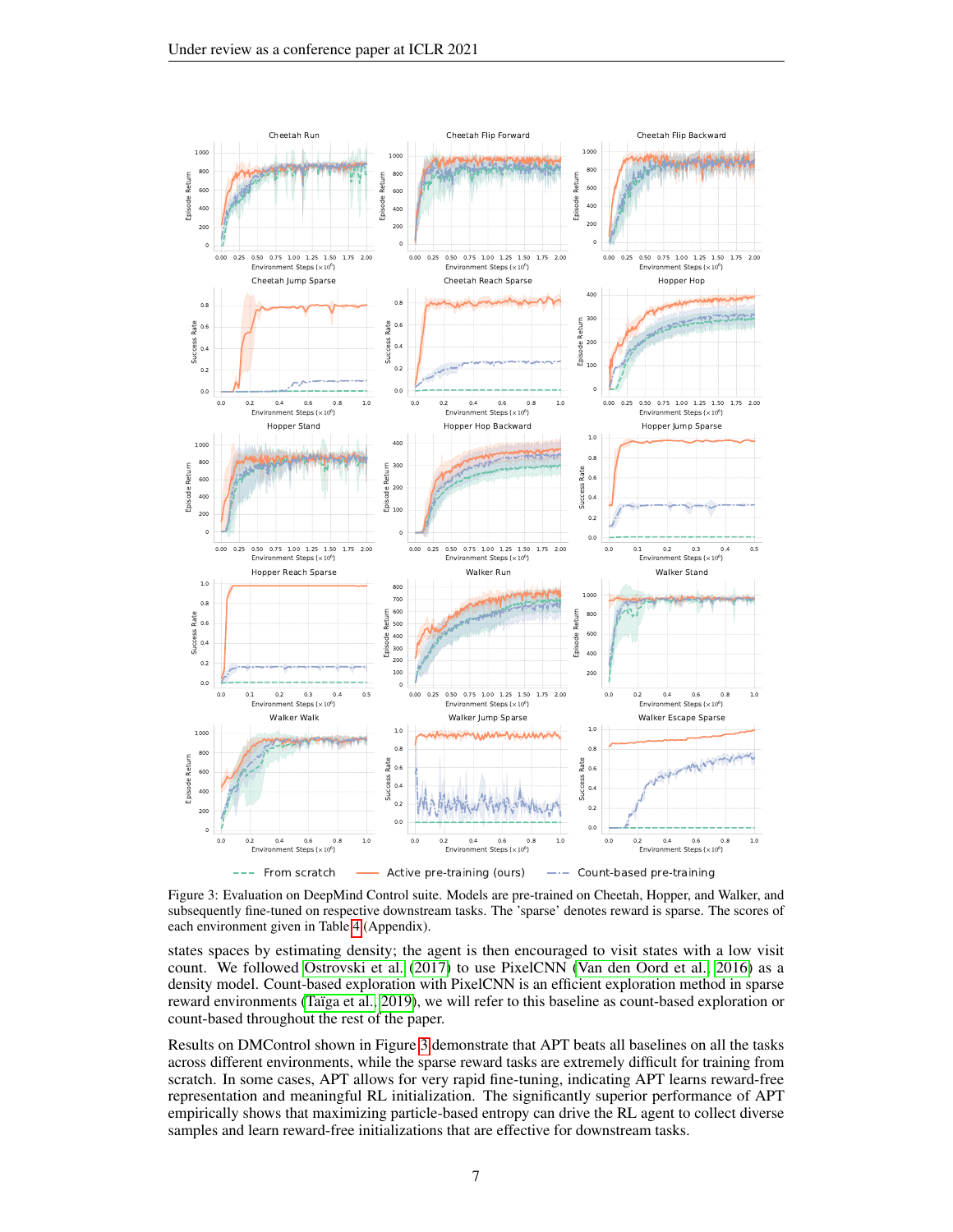The evaluation on the full suite of 57 Atari games [\(Bellemare et al., 2013\)](#page-9-9) follows the setting of VISR [\(Hansen et al., 2020\)](#page-11-15). Firstly, we evaluate APT in a two-phase setup. Agents are allowed a long unsupervised pre-training phase without access to rewards, followed by a short test phase(100k steps). DIAYN [\(Eysenbach et al., 2018\)](#page-10-15) is a skill-discovery method that maximizes the mutual information between latent variable polices and their behavior in terms of state visitation. The main baseline is VISR (and its variant GPI VISR), which combines skill discovery with universal successor approximators [\(Borsa et al., 2018\)](#page-9-12) to enable fast task inference at both training and test phases [\(Barreto et al., 2017;](#page-9-13) [2018\)](#page-9-14). Due to the high computational cost, the count-based baseline is not evaluated on the entire 57 games suite but the 26 games subset [\(Kaiser et al., 2019\)](#page-11-7). Secondly, we contrast APT with canonical RL algorithms in the low-data regime, following the setting of [Kaiser](#page-11-7) [et al.](#page-11-7) [\(2019\)](#page-11-7). The compared algorithms include DrQ, SimPLe [\(Kaiser et al., 2019\)](#page-11-7), proximal policy optimization (PPO) [\(Schulman et al., 2017\)](#page-13-1), and OTRainbow [\(Kielak, 2020\)](#page-11-14).

Results shown in Table [1](#page-5-0) demonstrate that APT significantly outperforms all baselines and buying performance equivalent to hundreds of millions of sampling steps. Note that it is possible we can further improve the performance by directly applying VISR on top of the pre-trained models learned by APT, we leave it for future direction. A further discussion of the connections and differences between APT and VISR can be found in Section [C](#page-16-1) in Appendix which gives more intuitions.

<span id="page-7-0"></span>

#### 4.3 REPRESENTATION AND RL AGENT INITIALIZATION FINE-TUNE

Figure 4: Comparison of fine-tuning representation, fine-tuning both representation and RL agent, and ablated baselines. Models are pre-trained on Hopper and subsequently fine-tuned on downstream tasks. The 'sparse' denote reward is sparse. Both variants of APT outperform training from scratch and other baselines.

<span id="page-7-1"></span>Table 2: Comparison of fine-tuning representation, fine-tuning both representation and RL agent on Atari games. The results are obtained after fine-tuning 100k timesteps and are averaged over five random seeds.

| Atari Games                               | Human Random |            | <b>VISR</b>                                                      | APT(representation) APT (ours)         |                                        |
|-------------------------------------------|--------------|------------|------------------------------------------------------------------|----------------------------------------|----------------------------------------|
| // Hard exploration games (dense reward)  |              |            |                                                                  |                                        |                                        |
| <b>BanHeist</b><br>Hero                   | 753.1        |            | $14.2 \quad 200.3 \pm 14.9$<br>$30826.4$ 1027.0 663.5 $\pm$ 31.8 | $347.7 \pm 24.6$<br>$4571.6 \pm 234.6$ | $456.7 \pm 15.6$<br>$6789.1 \pm 171.4$ |
| // Hard exploration games (sparse reward) |              |            |                                                                  |                                        |                                        |
| Freeway<br>MontezumaRevenge 4753.3        | 29.6         | 0.0<br>0.0 | $-2.1 \pm 0.5$<br>$0.0 \pm 0.0$                                  | $12.9 \pm 0.7$<br>$43.1 \pm 15.6$      | $29.9 \pm 1.3$<br>$147.0 \pm 24.3$     |

We investigated the difference between fine-tuning only the representation and fine-tuning both representation and policy initialization. APT denotes fine-tuning both representation and RL policy initialization while APT (representation) stands for fine-tuning encoder from pre-trained models and randomly initializing policy. The notable difference is that APT (representation) decouples the action space dimension from pre-trained models. We applied count-based exploration on top of contrastive learning representations to eliminate the potential effect of representation learning difference, this baseline is shown as contrastive count-based pre-training, where we train VAE [\(Kingma & Welling,](#page-12-19) [2013\)](#page-12-19) on the learned contrastive representations to estimate state visitation.

As we show in Figure [4,](#page-7-0) APT (representation) beats all of the supervised RL and pre-training RL baselines, fine-tuning both representation and RL initialization further improve performance. In some cases, APT allows for more rapid performance improvement than APT (representation) in a small fraction of the total number of samples, indicating APT learns meaningful reward-free and task-agnostic behavior. Both APT and APT (representation) significantly outperform the ablated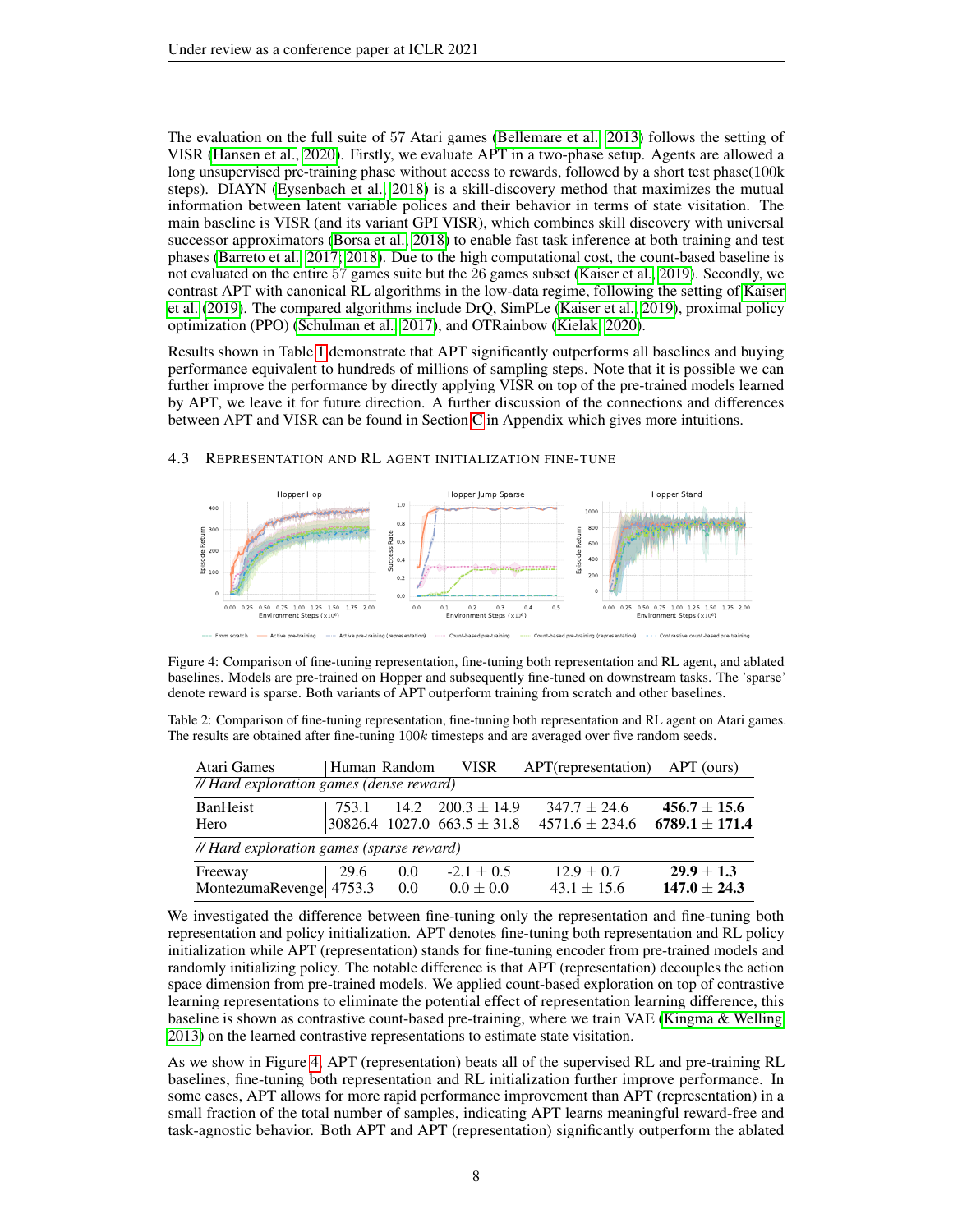contrastive count-based pre-training baseline, confirming the particle-based entropy maximization is a crucial component.

Table [2](#page-7-1) shows the results of fine-tuning pre-trained models for 100k timesteps on Atari games. VISR tends to be more data efficient than APT and APT(representation) on easy exploration games, potentially due to the explicit reward regression and successor feature in VISR. On hard exploration games, e.g., Freeway, APT has a significant advantage, achieving an order of magnitude higher scores than VISR while maintaining a very high score across the remaining games. APT significantly outperforms APT(representation) on Atari games, showing the learned exploratory policy is crucial for learning with a very limited number of interactions.

#### 4.4 DISCUSSION OF MULTI-ENVIRONMENT PRE-TRAINING

<span id="page-8-0"></span>

Figure 5: Comparison between fine-tuning representations learned on single environment and multiple environments. We apply APT to all the three environments.

We completed an initial exploration of APT (representation) in multi-environment setting on DMControl suite, results shown in Table [5.](#page-8-0) In this setup, APT simultaneously learns pre-trained representation from Hopper, Cheetah, and Walker environments. We evaluate the pre-trained model by using it in separate RL agents learning each downstream task from every environment. As shown in Figure [5,](#page-8-0) we found multi-environment pre-training outperforms training from scratch in sparse reward tasks and performs on par or better than training from scratch in dense reward tasks, showing multi-environment pre-training is efficient. Comparing with single environment APT, multi-environment pre-training tends to have mixed results, indicating there exists intervention between representation learning in different environments. We remark despite the multi-environment variant of APT is outperformed by APT, the multi-environment pre-training is a novel research direction and our careful implementation considerations and extensive experimental results allow the method to be widely adopted.

## 5 CONCLUSION

A new unsupervised pre-training method for RL is introduced to address reward-free pre-training for visual RL. On DMControl suite and Atari games, our method dramatically improves performance on tasks that are extremely difficult for training from scratch. Our method achieves the results of fully supervised canonical RL algorithms using a small fraction of total samples and outperforms data-efficient supervised RL methods. Our major contribution is proposing an efficient algorithm for maximizing particle-based entropy in the latent representation space, allowing the same task-agnostic pre-trained model to successfully tackle a broad set of RL tasks.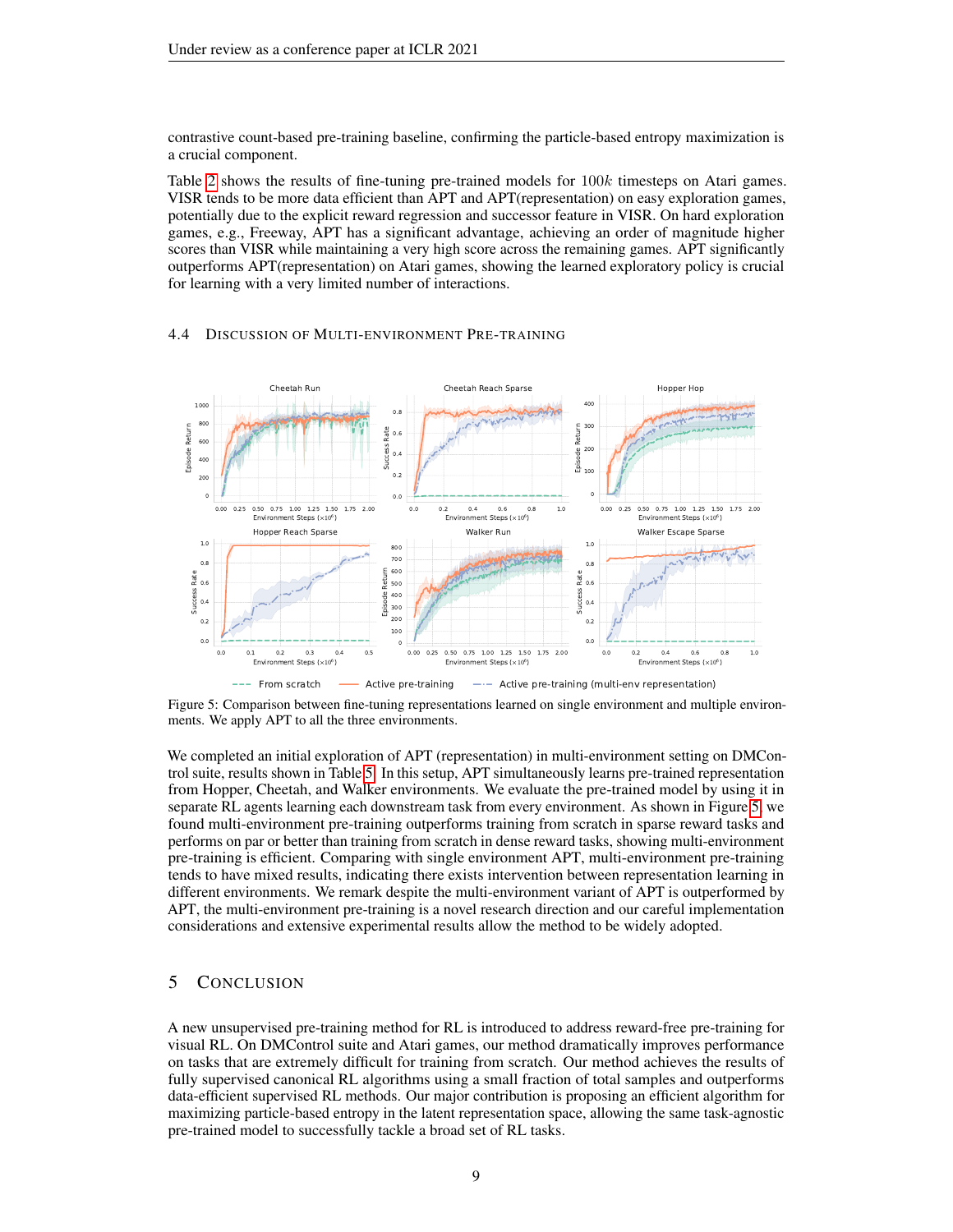#### **REFERENCES**

- <span id="page-9-6"></span>Joshua Achiam and Shankar Sastry. Surprise-based intrinsic motivation for deep reinforcement learning. *arXiv preprint arXiv:1703.01732*, 2017.
- <span id="page-9-8"></span>Jiˇrí Ajgl and Miroslav Šimandl. Differential entropy estimation by particles. *IFAC Proceedings Volumes*, 44(1):11991–11996, 2011.
- <span id="page-9-3"></span>Ilge Akkaya, Marcin Andrychowicz, Maciek Chociej, Mateusz Litwin, Bob McGrew, Arthur Petron, Alex Paino, Matthias Plappert, Glenn Powell, Raphael Ribas, et al. Solving rubik's cube with a robot hand. *arXiv preprint arXiv:1910.07113*, 2019.
- <span id="page-9-2"></span>Marcin Andrychowicz, Filip Wolski, Alex Ray, Jonas Schneider, Rachel Fong, Peter Welinder, Bob McGrew, Josh Tobin, OpenAI Pieter Abbeel, and Wojciech Zaremba. Hindsight experience replay. In *Advances in neural information processing systems*, pp. 5048–5058, 2017.
- <span id="page-9-16"></span>Jimmy Lei Ba, Jamie Ryan Kiros, and Geoffrey E Hinton. Layer normalization. *arXiv preprint arXiv:1607.06450*, 2016.
- <span id="page-9-1"></span>Adrià Puigdomènech Badia, Bilal Piot, Steven Kapturowski, Pablo Sprechmann, Alex Vitvitskyi, Daniel Guo, and Charles Blundell. Agent57: Outperforming the atari human benchmark. *arXiv preprint arXiv:2003.13350*, 2020a.
- <span id="page-9-7"></span>Adrià Puigdomènech Badia, Pablo Sprechmann, Alex Vitvitskyi, Daniel Guo, Bilal Piot, Steven Kapturowski, Olivier Tieleman, Martín Arjovsky, Alexander Pritzel, Andew Bolt, et al. Never give up: Learning directed exploration strategies. *arXiv preprint arXiv:2002.06038*, 2020b.
- <span id="page-9-15"></span>David Barber and Felix V. Agakov. The im algorithm: A variational approach to information maximization. In *Advances in neural information processing systems*, 2003.
- <span id="page-9-13"></span>André Barreto, Will Dabney, Rémi Munos, Jonathan J Hunt, Tom Schaul, Hado P van Hasselt, and David Silver. Successor features for transfer in reinforcement learning. In *Advances in neural information processing systems*, pp. 4055–4065, 2017.
- <span id="page-9-14"></span>Andre Barreto, Diana Borsa, John Quan, Tom Schaul, David Silver, Matteo Hessel, Daniel Mankowitz, Augustin Zidek, and Remi Munos. Transfer in deep reinforcement learning using successor features and generalised policy improvement. In *International Conference on Machine Learning*, pp. 501– 510. PMLR, 2018.
- <span id="page-9-5"></span>J Beirlant. Nonparametric entropy estimation: An overview. *International Journal of the Mathematical Statistics Sciences*, 6:17–39, 1997.
- <span id="page-9-11"></span>Marc Bellemare, Joel Veness, and Erik Talvitie. Skip context tree switching. In *International Conference on Machine Learning*, pp. 1458–1466, 2014.
- <span id="page-9-4"></span>Marc Bellemare, Sriram Srinivasan, Georg Ostrovski, Tom Schaul, David Saxton, and Remi Munos. Unifying count-based exploration and intrinsic motivation. In *Advances in neural information processing systems*, pp. 1471–1479, 2016.
- <span id="page-9-9"></span>Marc G Bellemare, Yavar Naddaf, Joel Veness, and Michael Bowling. The arcade learning environment: An evaluation platform for general agents. *Journal of Artificial Intelligence Research*, 47: 253–279, 2013.
- <span id="page-9-0"></span>Christopher Berner, Greg Brockman, Brooke Chan, Vicki Cheung, Przemysław D˛ebiak, Christy Dennison, David Farhi, Quirin Fischer, Shariq Hashme, Chris Hesse, et al. Dota 2 with large scale deep reinforcement learning. *arXiv preprint arXiv:1912.06680*, 2019.
- <span id="page-9-12"></span>Diana Borsa, André Barreto, John Quan, Daniel Mankowitz, Rémi Munos, Hado van Hasselt, David Silver, and Tom Schaul. Universal successor features approximators. *arXiv preprint arXiv:1812.07626*, 2018.
- <span id="page-9-10"></span>Greg Brockman, Vicki Cheung, Ludwig Pettersson, Jonas Schneider, John Schulman, Jie Tang, and Wojciech Zaremba. Openai gym. *arXiv preprint arXiv:1606.01540*, 2016.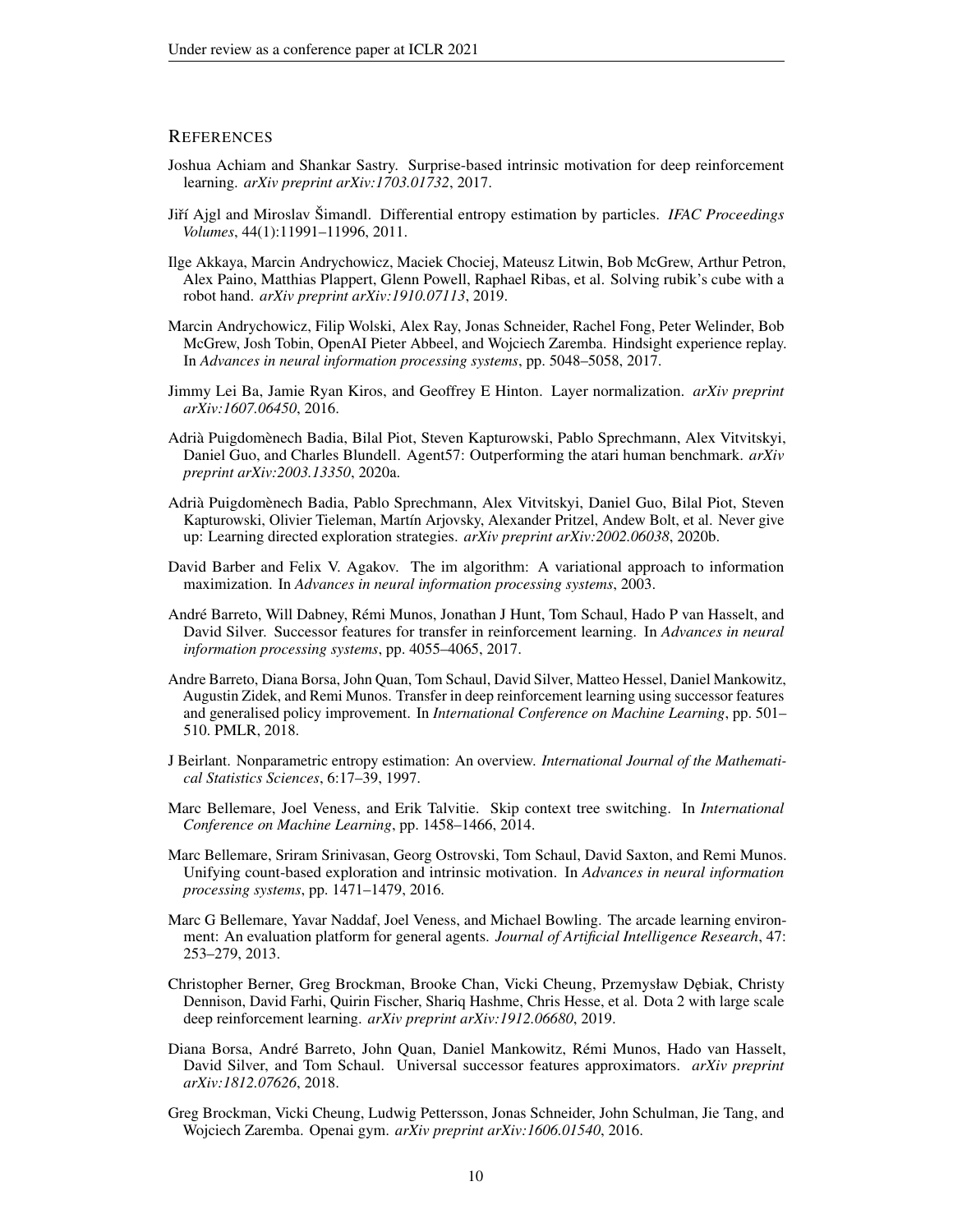- <span id="page-10-4"></span>Tom B Brown, Benjamin Mann, Nick Ryder, Melanie Subbiah, Jared Kaplan, Prafulla Dhariwal, Arvind Neelakantan, Pranav Shyam, Girish Sastry, Amanda Askell, et al. Language models are few-shot learners. *arXiv preprint arXiv:2005.14165*, 2020.
- <span id="page-10-8"></span>Yuri Burda, Harri Edwards, Deepak Pathak, Amos Storkey, Trevor Darrell, and Alexei A Efros. Large-scale study of curiosity-driven learning. *arXiv preprint arXiv:1808.04355*, 2018a.
- <span id="page-10-9"></span>Yuri Burda, Harrison Edwards, Amos Storkey, and Oleg Klimov. Exploration by random network distillation. *arXiv preprint arXiv:1810.12894*, 2018b.
- <span id="page-10-16"></span>Víctor Campos, Alexander Trott, Caiming Xiong, Richard Socher, Xavier Giro-i Nieto, and Jordi Torres. Explore, discover and learn: Unsupervised discovery of state-covering skills. *arXiv preprint arXiv:2002.03647*, 2020.
- <span id="page-10-1"></span>Mathilde Caron, Ishan Misra, Julien Mairal, Priya Goyal, Piotr Bojanowski, and Armand Joulin. Unsupervised learning of visual features by contrasting cluster assignments. *Advances in Neural Information Processing Systems*, 33, 2020.
- <span id="page-10-7"></span>Mark Chen, Alec Radford, Rewon Child, Jeff Wu, Heewoo Jun, Prafulla Dhariwal, David Luan, and Ilya Sutskever. Generative pretraining from pixels. In *Proceedings of the 37th International Conference on Machine Learning*, 2020a.
- <span id="page-10-0"></span>Ting Chen, Simon Kornblith, Mohammad Norouzi, and Geoffrey Hinton. A simple framework for contrastive learning of visual representations. *arXiv preprint arXiv:2002.05709*, 2020b.
- <span id="page-10-6"></span>Xinlei Chen, Haoqi Fan, Ross Girshick, and Kaiming He. Improved baselines with momentum contrastive learning. *arXiv preprint arXiv:2003.04297*, 2020c.
- <span id="page-10-10"></span>Jongwook Choi, Yijie Guo, Marcin Moczulski, Junhyuk Oh, Neal Wu, Mohammad Norouzi, and Honglak Lee. Contingency-aware exploration in reinforcement learning. *arXiv preprint arXiv:1811.01483*, 2018.
- <span id="page-10-5"></span>Jia Deng, Wei Dong, Richard Socher, Li-Jia Li, Kai Li, and Li Fei-Fei. Imagenet: A large-scale hierarchical image database. In *2009 IEEE conference on computer vision and pattern recognition*, pp. 248–255. Ieee, 2009.
- <span id="page-10-3"></span>Jacob Devlin, Ming-Wei Chang, Kenton Lee, and Kristina Toutanova. Bert: Pre-training of deep bidirectional transformers for language understanding. *arXiv preprint arXiv:1810.04805*, 2018.
- <span id="page-10-13"></span>Adrien Ecoffet, Joost Huizinga, Joel Lehman, Kenneth O Stanley, and Jeff Clune. Go-explore: a new approach for hard-exploration problems. *arXiv preprint arXiv:1901.10995*, 2019.
- <span id="page-10-17"></span>Lasse Espeholt, Hubert Soyer, Remi Munos, Karen Simonyan, Volodymir Mnih, Tom Ward, Yotam Doron, Vlad Firoiu, Tim Harley, Iain Dunning, et al. Impala: Scalable distributed deep-rl with importance weighted actor-learner architectures. *arXiv preprint arXiv:1802.01561*, 2018.
- <span id="page-10-15"></span>Benjamin Eysenbach, Abhishek Gupta, Julian Ibarz, and Sergey Levine. Diversity is all you need: Learning skills without a reward function. *arXiv preprint arXiv:1802.06070*, 2018.
- <span id="page-10-12"></span>Carlos Florensa, Yan Duan, and Pieter Abbeel. Stochastic neural networks for hierarchical reinforcement learning. *arXiv preprint arXiv:1704.03012*, 2017.
- <span id="page-10-14"></span>Meire Fortunato, Mohammad Gheshlaghi Azar, Bilal Piot, Jacob Menick, Ian Osband, Alex Graves, Vlad Mnih, Remi Munos, Demis Hassabis, Olivier Pietquin, et al. Noisy networks for exploration. *arXiv preprint arXiv:1706.10295*, 2017.
- <span id="page-10-11"></span>Karol Gregor, Danilo Jimenez Rezende, and Daan Wierstra. Variational intrinsic control. *arXiv preprint arXiv:1611.07507*, 2016.
- <span id="page-10-2"></span>Jean-Bastien Grill, Florian Strub, Florent Altché, Corentin Tallec, Pierre H Richemond, Elena Buchatskaya, Carl Doersch, Bernardo Avila Pires, Zhaohan Daniel Guo, Mohammad Gheshlaghi Azar, et al. Bootstrap your own latent: A new approach to self-supervised learning. *arXiv preprint arXiv:2006.07733*, 2020.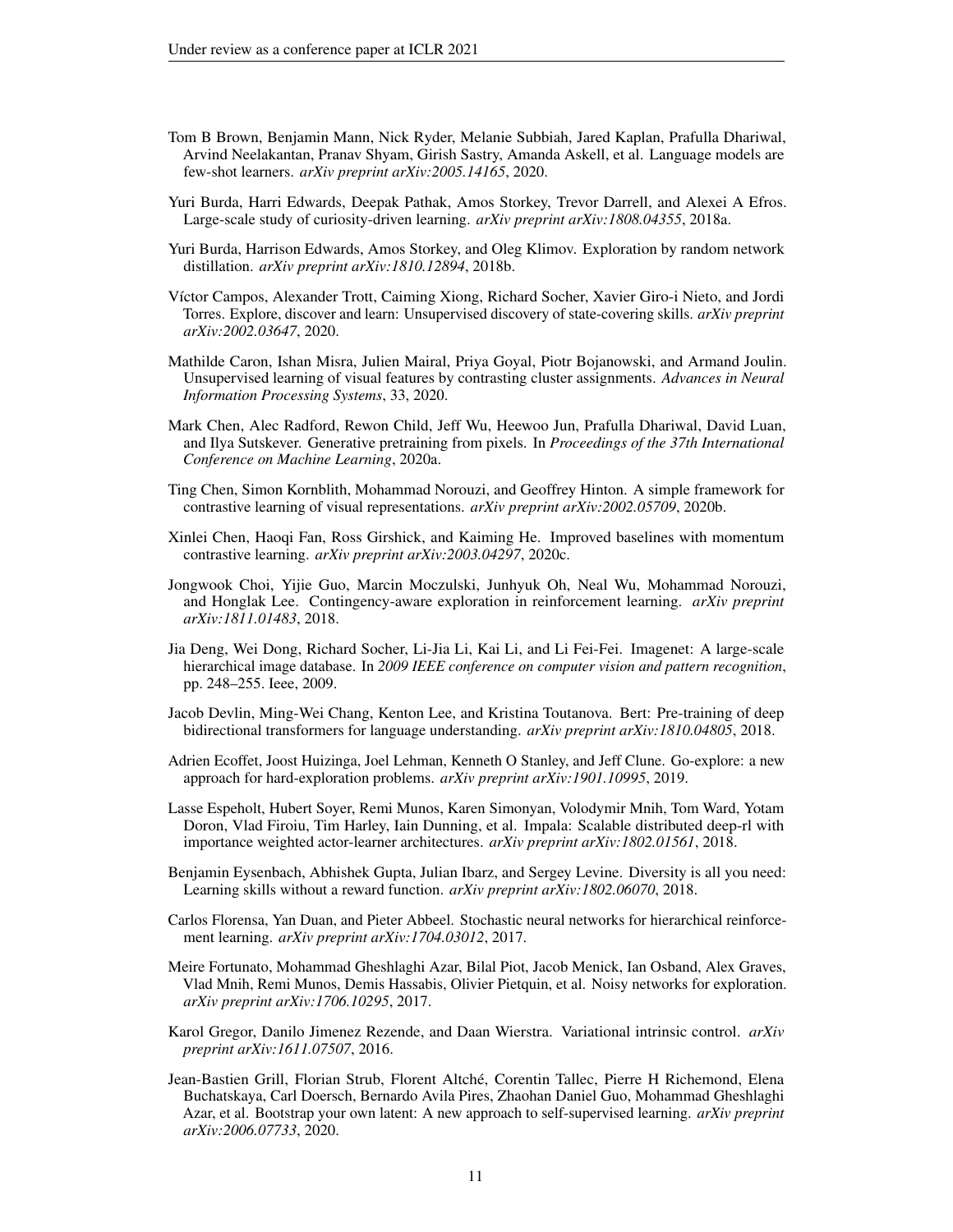- <span id="page-11-6"></span>Michael Gutmann and Aapo Hyvärinen. Noise-contrastive estimation: A new estimation principle for unnormalized statistical models. In *Proceedings of the Thirteenth International Conference on Artificial Intelligence and Statistics*, pp. 297–304, 2010.
- <span id="page-11-5"></span>Raia Hadsell, Sumit Chopra, and Yann LeCun. Dimensionality reduction by learning an invariant mapping. In *2006 IEEE Computer Society Conference on Computer Vision and Pattern Recognition (CVPR'06)*, volume 2, pp. 1735–1742. IEEE, 2006.
- <span id="page-11-15"></span>Steven Hansen, Will Dabney, Andre Barreto, David Warde-Farley, Tom Van de Wiele, and Volodymyr Mnih. Fast task inference with variational intrinsic successor features. In *International Conference on Learning Representations*, 2020. URL [https://openreview.net/forum?id=](https://openreview.net/forum?id=BJeAHkrYDS) [BJeAHkrYDS](https://openreview.net/forum?id=BJeAHkrYDS).
- <span id="page-11-10"></span>Karol Hausman, Jost Tobias Springenberg, Ziyu Wang, Nicolas Heess, and Martin Riedmiller. Learning an embedding space for transferable robot skills. In *International Conference on Learning Representations*, 2018.
- <span id="page-11-12"></span>Elad Hazan, Sham Kakade, Karan Singh, and Abby Van Soest. Provably efficient maximum entropy exploration. In *International Conference on Machine Learning*, pp. 2681–2691, 2019.
- <span id="page-11-16"></span>Kaiming He, Xiangyu Zhang, Shaoqing Ren, and Jian Sun. Deep residual learning for image recognition. In *Proceedings of the IEEE conference on computer vision and pattern recognition*, pp. 770–778, 2016.
- <span id="page-11-0"></span>Kaiming He, Haoqi Fan, Yuxin Wu, Saining Xie, and Ross Girshick. Momentum contrast for unsupervised visual representation learning. *arXiv preprint arXiv:1911.05722*, 2019.
- <span id="page-11-1"></span>Dan Hendrycks, Kimin Lee, and Mantas Mazeika. Using pre-training can improve model robustness and uncertainty. *arXiv preprint arXiv:1901.09960*, 2019.
- <span id="page-11-13"></span>Matteo Hessel, Joseph Modayil, Hado Van Hasselt, Tom Schaul, Georg Ostrovski, Will Dabney, Dan Horgan, Bilal Piot, Mohammad Azar, and David Silver. Rainbow: Combining improvements in deep reinforcement learning. In *Thirty-Second AAAI Conference on Artificial Intelligence*, 2018.
- <span id="page-11-17"></span>Sepp Hochreiter and Jürgen Schmidhuber. Long short-term memory. *Neural computation*, 9(8): 1735–1780, 1997.
- <span id="page-11-9"></span>Rein Houthooft, Xi Chen, Yan Duan, John Schulman, Filip De Turck, and Pieter Abbeel. Vime: Variational information maximizing exploration. In *Advances in Neural Information Processing Systems*, pp. 1109–1117, 2016.
- <span id="page-11-11"></span>Max Jaderberg, Volodymyr Mnih, Wojciech Marian Czarnecki, Tom Schaul, Joel Z Leibo, David Silver, and Koray Kavukcuoglu. Reinforcement learning with unsupervised auxiliary tasks. *arXiv preprint arXiv:1611.05397*, 2016.
- <span id="page-11-3"></span>Edwin T Jaynes. Information theory and statistical mechanics. *Physical review*, 106(4):620, 1957.
- <span id="page-11-4"></span>Jiantao Jiao, Weihao Gao, and Yanjun Han. The nearest neighbor information estimator is adaptively near minimax rate-optimal. In *Advances in neural information processing systems*, pp. 3156–3167, 2018.
- <span id="page-11-2"></span>R. Julian, B. Swanson, G. Sukhatme, Sergey Levine, Chelsea Finn, and Karol Hausman. Never stop learning: The effectiveness of fine-tuning in robotic reinforcement learning. 2020.
- <span id="page-11-8"></span>Tobias Jung, Daniel Polani, and Peter Stone. Empowerment for continuous agent—environment systems. *Adaptive Behavior*, 19(1):16–39, 2011.
- <span id="page-11-7"></span>Lukasz Kaiser, Mohammad Babaeizadeh, Piotr Milos, Blazej Osinski, Roy H Campbell, Konrad Czechowski, Dumitru Erhan, Chelsea Finn, Piotr Kozakowski, Sergey Levine, et al. Model-based reinforcement learning for atari. *arXiv preprint arXiv:1903.00374*, 2019.
- <span id="page-11-14"></span>Kacper Kielak. Do recent advancements in model-based deep reinforcement learning really improve data efficiency? *arXiv preprint arXiv:2003.10181*, 2020.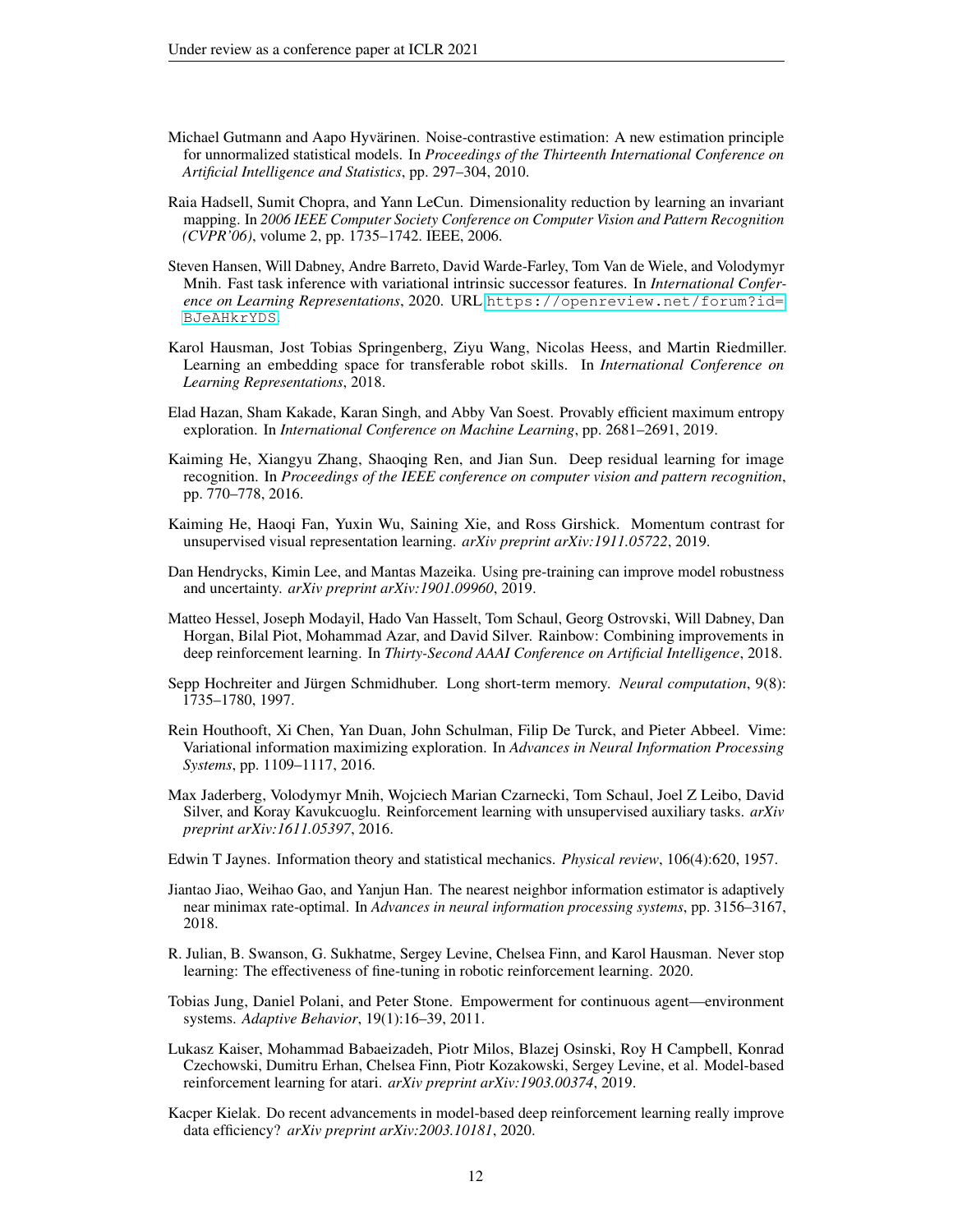- <span id="page-12-19"></span>Diederik P Kingma and Max Welling. Auto-encoding variational bayes. *arXiv preprint arXiv:1312.6114*, 2013.
- <span id="page-12-4"></span>Ilya Kostrikov, Denis Yarats, and Rob Fergus. Image augmentation is all you need: Regularizing deep reinforcement learning from pixels. *arXiv preprint arXiv:2004.13649*, 2020.
- <span id="page-12-6"></span>Alex Krizhevsky, Ilya Sutskever, and Geoffrey E Hinton. Imagenet classification with deep convolutional neural networks. In *Advances in neural information processing systems*, pp. 1097–1105, 2012.
- <span id="page-12-12"></span>Tejas D Kulkarni, Ardavan Saeedi, Simanta Gautam, and Samuel J Gershman. Deep successor reinforcement learning. *arXiv preprint arXiv:1606.02396*, 2016.
- <span id="page-12-18"></span>Michael Laskin, Kimin Lee, Adam Stooke, Lerrel Pinto, Pieter Abbeel, and Aravind Srinivas. Reinforcement learming with augmented data. arXiv:2004.14990, 2020.
- <span id="page-12-5"></span>Sergey Levine, Chelsea Finn, Trevor Darrell, and Pieter Abbeel. End-to-end training of deep visuomotor policies. *The Journal of Machine Learning Research*, 17(1):1334–1373, 2016.
- <span id="page-12-1"></span>Timothy P Lillicrap, Jonathan J Hunt, Alexander Pritzel, Nicolas Heess, Tom Erez, Yuval Tassa, David Silver, and Daan Wierstra. Continuous control with deep reinforcement learning. *arXiv preprint arXiv:1509.02971*, 2015.
- <span id="page-12-11"></span>Dennis V Lindley. On a measure of the information provided by an experiment. *The Annals of Mathematical Statistics*, pp. 986–1005, 1956.
- <span id="page-12-14"></span>Hao Liu, Alexander Trott, Richard Socher, and Caiming Xiong. Competitive experience replay. *arXiv preprint arXiv:1902.00528*, 2019.
- <span id="page-12-16"></span>Manuel Lopes, Tobias Lang, Marc Toussaint, and Pierre-Yves Oudeyer. Exploration in modelbased reinforcement learning by empirically estimating learning progress. In *Advances in neural information processing systems*, pp. 206–214, 2012.
- <span id="page-12-13"></span>Marlos C Machado, Marc G Bellemare, and Michael Bowling. Count-based exploration with the successor representation. *arXiv preprint arXiv:1807.11622*, 2018.
- <span id="page-12-9"></span>Jean-Arcady Meyer and Stewart W Wilson. A possibility for implementing curiosity and boredom in model-building neural controllers. 1991.
- <span id="page-12-8"></span>Andriy Mnih and Koray Kavukcuoglu. Learning word embeddings efficiently with noise-contrastive estimation. In *Advances in neural information processing systems*, pp. 2265–2273, 2013.
- <span id="page-12-0"></span>Volodymyr Mnih, Koray Kavukcuoglu, David Silver, Andrei A Rusu, Joel Veness, Marc G Bellemare, Alex Graves, Martin Riedmiller, Andreas K Fidjeland, Georg Ostrovski, et al. Human-level control through deep reinforcement learning. *nature*, 518(7540):529–533, 2015.
- <span id="page-12-10"></span>Shakir Mohamed and Danilo Jimenez Rezende. Variational information maximisation for intrinsically motivated reinforcement learning. In *Advances in neural information processing systems*, pp. 2125–2133, 2015.
- <span id="page-12-17"></span>Mirco Mutti, Lorenzo Pratissoli, and Marcello Restelli. A policy gradient method for task-agnostic exploration. *arXiv preprint arXiv:2007.04640*, 2020.
- <span id="page-12-2"></span>A. Ng, D. Harada, and S. Russell. Policy invariance under reward transformations: Theory and application to reward shaping. In *ICML*, 1999.
- <span id="page-12-15"></span>Junhyuk Oh, Yijie Guo, Satinder Singh, and Honglak Lee. Self-imitation learning. *arXiv preprint arXiv:1806.05635*, 2018.
- <span id="page-12-3"></span>Aaron van den Oord, Yazhe Li, and Oriol Vinyals. Representation learning with contrastive predictive coding. *arXiv preprint arXiv:1807.03748*, 2018.
- <span id="page-12-7"></span>Georg Ostrovski, Marc G Bellemare, Aaron van den Oord, and Rémi Munos. Count-based exploration with neural density models. *arXiv preprint arXiv:1703.01310*, 2017.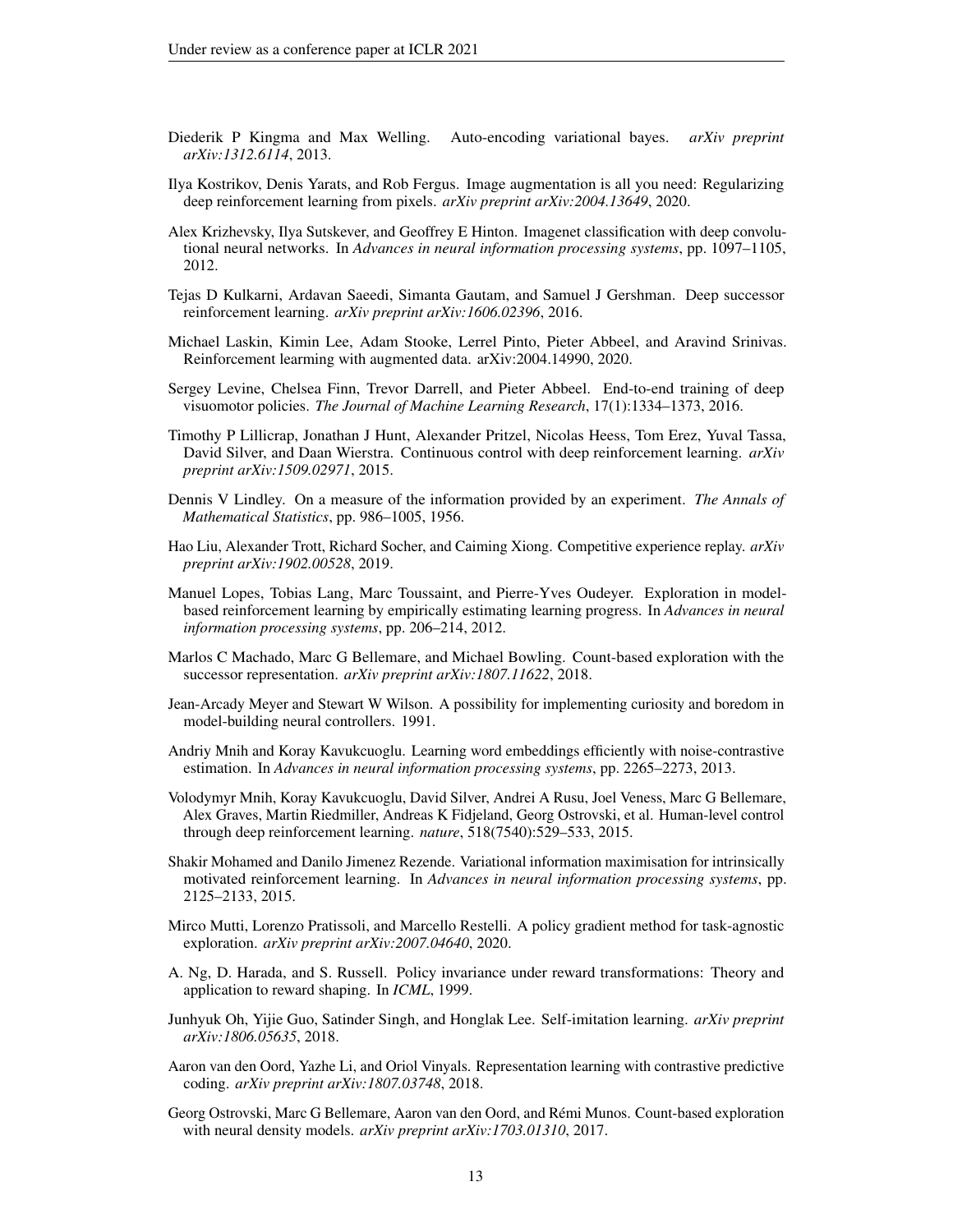- <span id="page-13-16"></span>Pierre-Yves Oudeyer, Frdric Kaplan, and Verena V Hafner. Intrinsic motivation systems for autonomous mental development. *IEEE transactions on evolutionary computation*, 11(2):265–286, 2007.
- <span id="page-13-9"></span>Dávid Pál, Barnabás Póczos, and Csaba Szepesvári. Estimation of rényi entropy and mutual information based on generalized nearest-neighbor graphs. In *Advances in Neural Information Processing Systems*, pp. 1849–1857, 2010.
- <span id="page-13-10"></span>Deepak Pathak, Pulkit Agrawal, Alexei A Efros, and Trevor Darrell. Curiosity-driven exploration by self-supervised prediction. In *Proceedings of the IEEE Conference on Computer Vision and Pattern Recognition Workshops*, pp. 16–17, 2017.
- <span id="page-13-5"></span>Matthew E Peters, Mark Neumann, Mohit Iyyer, Matt Gardner, Christopher Clark, Kenton Lee, and Luke Zettlemoyer. Deep contextualized word representations. *arXiv preprint arXiv:1802.05365*, 2018.
- <span id="page-13-14"></span>Matthias Plappert, Rein Houthooft, Prafulla Dhariwal, Szymon Sidor, Richard Y Chen, Xi Chen, Tamim Asfour, Pieter Abbeel, and Marcin Andrychowicz. Parameter space noise for exploration. *arXiv preprint arXiv:1706.01905*, 2017.
- <span id="page-13-6"></span>Alec Radford, Jeffrey Wu, Rewon Child, David Luan, Dario Amodei, and Ilya Sutskever. Language models are unsupervised multitask learners. 2019.
- <span id="page-13-15"></span>Jürgen Schmidhuber. Curious model-building control systems. In *Proc. international joint conference on neural networks*, pp. 1458–1463, 1991.
- <span id="page-13-13"></span>Jürgen Schmidhuber. Powerplay: Training an increasingly general problem solver by continually searching for the simplest still unsolvable problem. *Frontiers in psychology*, 4:313, 2013.
- <span id="page-13-4"></span>Julian Schrittwieser, Ioannis Antonoglou, Thomas Hubert, Karen Simonyan, Laurent Sifre, Simon Schmitt, Arthur Guez, Edward Lockhart, Demis Hassabis, Thore Graepel, et al. Mastering atari, go, chess and shogi by planning with a learned model. *arXiv preprint arXiv:1911.08265*, 2019.
- <span id="page-13-0"></span>John Schulman, Sergey Levine, Pieter Abbeel, Michael Jordan, and Philipp Moritz. Trust region policy optimization. In *International conference on machine learning*, pp. 1889–1897, 2015.
- <span id="page-13-1"></span>John Schulman, Filip Wolski, Prafulla Dhariwal, Alec Radford, and Oleg Klimov. Proximal policy optimization algorithms. arxiv 2017. *arXiv preprint arXiv:1707.06347*, 2017.
- <span id="page-13-11"></span>Ramanan Sekar, Oleh Rybkin, Kostas Daniilidis, Pieter Abbeel, Danijar Hafner, and Deepak Pathak. Planning to explore via self-supervised world models. *arXiv preprint arXiv:2005.05960*, 2020.
- <span id="page-13-7"></span>Claude Elwood Shannon. A mathematical theory of communication. *ACM SIGMOBILE mobile computing and communications review*, 5(1):3–55, 2001.
- <span id="page-13-17"></span>Archit Sharma, Shixiang Gu, Sergey Levine, Vikash Kumar, and Karol Hausman. Dynamics-aware unsupervised discovery of skills. *arXiv preprint arXiv:1907.01657*, 2019.
- <span id="page-13-12"></span>Pranav Shyam, Wojciech Jaskowski, and Faustino Gomez. Model-based active exploration. In ´ *International Conference on Machine Learning*, pp. 5779–5788, 2019.
- <span id="page-13-2"></span>David Silver, Aja Huang, Chris J Maddison, Arthur Guez, Laurent Sifre, George Van Den Driessche, Julian Schrittwieser, Ioannis Antonoglou, Veda Panneershelvam, Marc Lanctot, et al. Mastering the game of go with deep neural networks and tree search. *nature*, 529(7587):484–489, 2016.
- <span id="page-13-3"></span>David Silver, Thomas Hubert, Julian Schrittwieser, Ioannis Antonoglou, Matthew Lai, Arthur Guez, Marc Lanctot, Laurent Sifre, Dharshan Kumaran, Thore Graepel, et al. A general reinforcement learning algorithm that masters chess, shogi, and go through self-play. *Science*, 362(6419): 1140–1144, 2018.
- <span id="page-13-8"></span>Harshinder Singh, Neeraj Misra, Vladimir Hnizdo, Adam Fedorowicz, and Eugene Demchuk. Nearest neighbor estimates of entropy. *American journal of mathematical and management sciences*, 23 (3-4):301–321, 2003.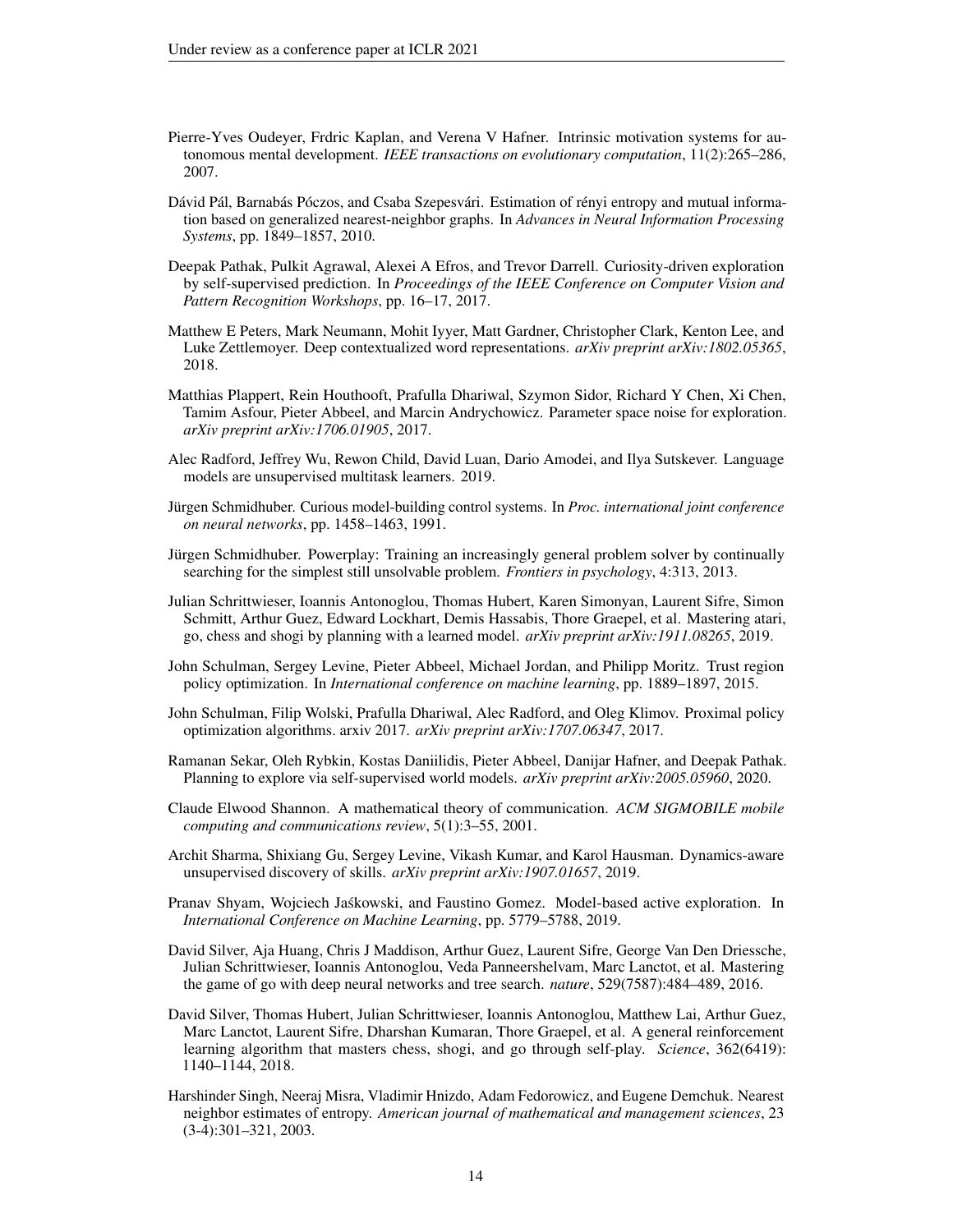- <span id="page-14-5"></span>Kumar Sricharan, Dennis Wei, and Alfred O Hero. Ensemble estimators for multivariate entropy estimation. *IEEE transactions on information theory*, 59(7):4374–4388, 2013.
- <span id="page-14-14"></span>Aravind Srinivas, Michael Laskin, and Pieter Abbeel. Curl: Contrastive unsupervised representations for reinforcement learning. *arXiv preprint arXiv:2004.04136*, 2020.
- <span id="page-14-11"></span>Sainbayar Sukhbaatar, Zeming Lin, Ilya Kostrikov, Gabriel Synnaeve, Arthur Szlam, and Rob Fergus. Intrinsic motivation and automatic curricula via asymmetric self-play. *arXiv preprint arXiv:1703.05407*, 2017.
- <span id="page-14-9"></span>Yi Sun, Faustino Gomez, and Jürgen Schmidhuber. Planning to be surprised: Optimal bayesian exploration in dynamic environments. In *International Conference on Artificial General Intelligence*, pp. 41–51. Springer, 2011.
- <span id="page-14-8"></span>Richard S Sutton, Doina Precup, and Satinder Singh. Between mdps and semi-mdps: A framework for temporal abstraction in reinforcement learning. *Artificial intelligence*, 112(1-2):181–211, 1999.
- <span id="page-14-3"></span>Adrien Ali Taïga, William Fedus, Marlos C Machado, Aaron Courville, and Marc G Bellemare. Benchmarking bonus-based exploration methods on the arcade learning environment. *arXiv preprint arXiv:1908.02388*, 2019.
- <span id="page-14-6"></span>Haoran Tang, Rein Houthooft, Davis Foote, Adam Stooke, OpenAI Xi Chen, Yan Duan, John Schulman, Filip DeTurck, and Pieter Abbeel. # exploration: A study of count-based exploration for deep reinforcement learning. In *Advances in neural information processing systems*, pp. 2753–2762, 2017.
- <span id="page-14-15"></span>Yuval Tassa, Saran Tunyasuvunakool, Alistair Muldal, Yotam Doron, Siqi Liu, Steven Bohez, Josh Merel, Tom Erez, Timothy Lillicrap, and Nicolas Heess. dm\_control: Software and tasks for continuous control. *arXiv preprint arXiv:2006.12983*, 2020.
- <span id="page-14-4"></span>Aaron Van den Oord, Nal Kalchbrenner, Lasse Espeholt, Oriol Vinyals, Alex Graves, et al. Conditional image generation with pixelcnn decoders. In *Advances in neural information processing systems*, pp. 4790–4798, 2016.
- <span id="page-14-13"></span>Hado P van Hasselt, Matteo Hessel, and John Aslanides. When to use parametric models in reinforcement learning? In *Advances in Neural Information Processing Systems*, pp. 14322–14333, 2019.
- <span id="page-14-1"></span>Ashish Vaswani, Noam Shazeer, Niki Parmar, Jakob Uszkoreit, Llion Jones, Aidan N Gomez, Łukasz Kaiser, and Illia Polosukhin. Attention is all you need. In *Advances in neural information processing systems*, pp. 5998–6008, 2017.
- <span id="page-14-12"></span>Giulia Vezzani, Abhishek Gupta, Lorenzo Natale, and Pieter Abbeel. Learning latent state representation for speeding up exploration. *arXiv preprint arXiv:1905.12621*, 2019.
- <span id="page-14-0"></span>Oriol Vinyals, Igor Babuschkin, Wojciech M Czarnecki, Michaël Mathieu, Andrew Dudzik, Junyoung Chung, David H Choi, Richard Powell, Timo Ewalds, Petko Georgiev, et al. Grandmaster level in starcraft ii using multi-agent reinforcement learning. *Nature*, 575(7782):350–354, 2019.
- <span id="page-14-10"></span>David Warde-Farley, Tom Van de Wiele, Tejas Kulkarni, Catalin Ionescu, Steven Hansen, and Volodymyr Mnih. Unsupervised control through non-parametric discriminative rewards. *arXiv preprint arXiv:1811.11359*, 2018.
- <span id="page-14-2"></span>Matthew D Zeiler and Rob Fergus. Visualizing and understanding convolutional networks. In *European conference on computer vision*, pp. 818–833. Springer, 2014.
- <span id="page-14-7"></span>Rui Zhao and Volker Tresp. Curiosity-driven experience prioritization via density estimation. *arXiv preprint arXiv:1902.08039*, 2019.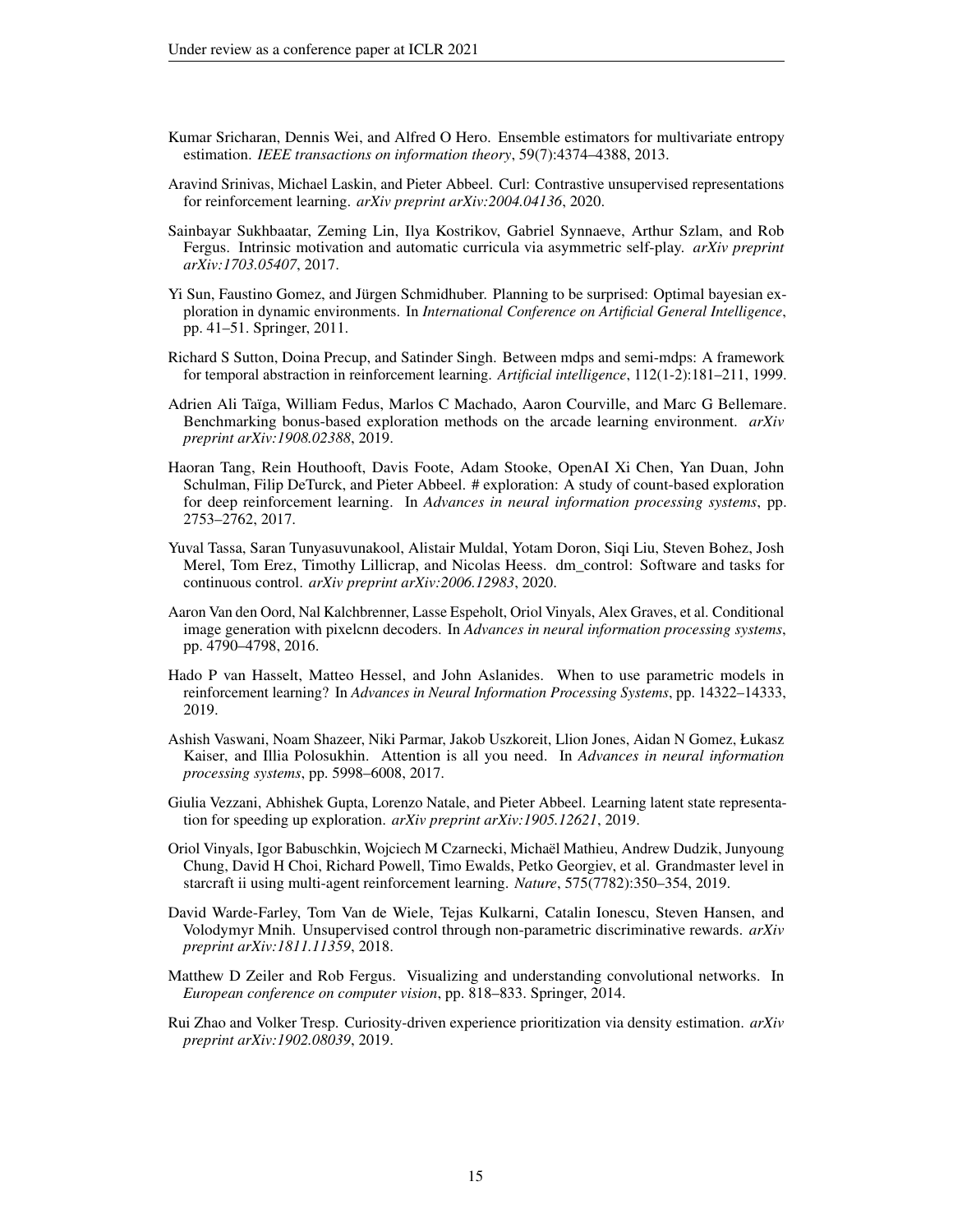# A REWARD COMPUTATION IN PYTORCH

## <span id="page-15-0"></span>Algorithm 2 Computation of reward in APT

```
import torch
device = torch.device("cuda" if torch.cuda.is_available() else "cpu")
class RMS(object):
       def __init__(self, epsilon=1e-4, shape=(1,)):<br>self.M = torch.zeros(shape).to(device)<br>self.S = torch.ones(shape).to(device)
              self.n = epsilon
       def \frac{\text{call}}{\text{bs}} = \frac{x \cdot \text{size}(0)}{x \cdot \text{size}(0)}delta = torch.mean(x, dim=0) - self.M
new_M = self.M + delta * bs / (self.n + bs)
new_S = (self.S * self.n + torch.var(x, dim=0) * bs +
              torch.square(delta) * self.n * bs / (self.n + bs)) / (self.n + bs)
              self.M = new Mself.S = new_S<br>self.n += bs
              return self.M, self.S
rms = RMS() # moving statistics of reward<br># source: batch of states sampled from replay buffer (b1, c)<br># target: same as source or all of the states in replay buffer (b2, c)<br># encoder: contrastive representation encoder<br>d
       with torch.no_grad():
              source, target = encoder(source), encoder(target)<br>sim_matrix = torch.norm(source[:, None, :] - target[None, :, :],
              dim=-1, p=2) # (b1, 1, c) - (1, b2, c) \rightarrow (b1, b2, c) \rightarrow (b1, b2)<br>sim_weight, sim_indice = sim_matrix.topk(k, dim=1, largest=False) #
               (b1, k)reward = torch.norm(source - target[sim_indice[:, -1]], dim=1, p=2,
              keepdim=True) # (b1, k) # k-th based
moving_mean, moving_std = rms(reward)
              reward = reward / moving std
              reward = torch.log(rewa\bar{r}\bar{d} + 1.0)return reward
```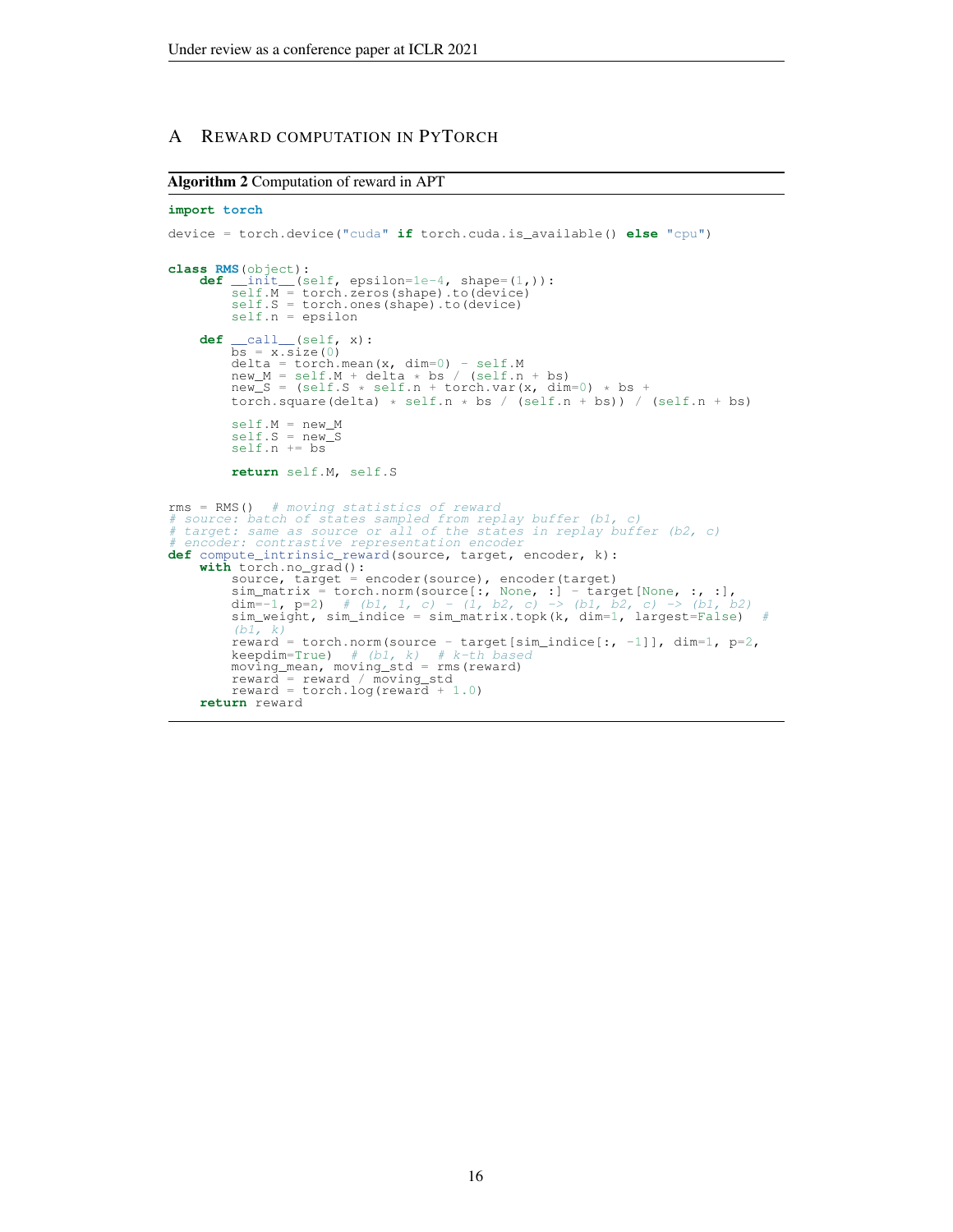## <span id="page-16-0"></span>B EVALUATION OF ENTROPY MAXIMIZATION

We conducted experiments to evaluate APT's performance in maximizing entropy in state based continuous control tasks from OpenAI Gym [\(Brock](#page-9-10)[man et al., 2016\)](#page-9-10). We compared APT with state-of-the-art state entropy maximization methods, including (1) MaxEnt [\(Hazan et al., 2019\)](#page-11-12) which proposes a provable efficient exploration method for maximizing state entropy, and shows their method can improve the efficiency of exploring the state space in continuous control. (2) MEPOL [\(Mutti et al., 2020\)](#page-12-17) which

<span id="page-16-2"></span>

Figure 6: Comparison of entropy between different state exploration methods. The results are averaged over 5 random trials. Error bar denotes one standard derivation.

is a recent state-of-the-art of exploration in continuous control, their estimation of particle based entropy based on importance sampling and is unbiased. (3) APT-like MEPOL which denotes training APT objective with MEPOL's trust region optimization.

Following MaxEnt [\(Hazan et al., 2019\)](#page-11-12), we compute the entropy index by discretizing the state space. The Ant-v2 Jump and Humanoid-v2 Standup tasks are two sparse reward tasks given in MEPOL [\(Mutti et al., 2020\)](#page-12-17).

Figure [6](#page-16-2) shows the results of entropy achieved by different methods, Table [3](#page-16-3) and shows the results of fine-tuning pre-trained models for 0.5M timesteps. MaxEnt performs poorly in high-dimensional continuous control due to state density modeling is difficult. APT-like MEPOL outperforms MEPOL, indicating the objective of APT balances between variance and bias. APT significantly outperforms all baselines in maximizing entropy and also has the highest data efficiency in solving sparse reward tasks, confirming that the off-policy nature of APT is crucial for both pre-training and fine-tuning.

<span id="page-16-3"></span>

| <b>Gym Environments</b>               | From scratch<br>(state input)                                                                  | <b>MEPOL</b>               | APT-like<br><b>MEPOL</b>   | MaxEnt                       | APT (ours)                                                                                                    |
|---------------------------------------|------------------------------------------------------------------------------------------------|----------------------------|----------------------------|------------------------------|---------------------------------------------------------------------------------------------------------------|
| Sparse reward tasks                   |                                                                                                |                            | Success rate               |                              |                                                                                                               |
| Ant- $v2$ Jump<br>Humanoid-v2 Standup | $.12 + .07$<br>$0 \pm .0$                                                                      | $.44 + .29$<br>$.72 + .21$ | $.52 + .04$<br>$.78 + .06$ | $.18 \pm .05$<br>$.12 + .04$ | $.96 + .10$<br>$.94 + .13$                                                                                    |
| Dense reward tasks                    |                                                                                                |                            | Episode reward             |                              |                                                                                                               |
| Ant- $v2$<br>Humanoid-v2              | $4278.1 \pm 712.7$ $1467.3 \pm 879.4$ $1635.7 \pm 876.9$ $1534.6 \pm 318.6$ $4857.8 \pm 875.9$ |                            |                            |                              | $4854.3 \pm 1012.6$ $1427.3 \pm 567.8$ $1987.4 \pm 467.8$ $678.4 \pm 267.8$ <b>5036.9</b> $\pm$ <b>1367.8</b> |

Table 3: Comparison of fine-tuning on continuous control environments in OpenAI Gym. Maximum value for each task is bolded.  $\pm$  corresponds to a single standard deviation over 3 runs with random seed.

## <span id="page-16-1"></span>C ANALYSIS VARIATIONAL UNSUPERVISED RL METHODS

We contrast APT with variational unsupervised RL algorithms to give more intuitions besides the empirical evaluation in Table [1.](#page-5-0)

Utilizing a strong inductive bias that is likely to yield features relevant to rewards of possible downstream tasks has been the central goal of unsupervised RL research. One of the widely used such bias is proposed by [Achiam & Sastry](#page-9-6) [\(2017\)](#page-9-6); [Gregor et al.](#page-10-11) [\(2016\)](#page-10-11) that is to only represent the subset of observation space that the agent can control. This can be accomplished by maximizing the mutual information between a policy conditioning variable and the agent's behavior. Formally, the goal is to learn latent-conditioned policies  $\pi_{\theta}(a|s, z)$  and define *skills* as the policies obtained when conditioning  $\pi$  on a fixed value of  $z \in \mathbb{Z}$ . There exist many algorithms that optimize policy parameter  $\theta$  maximize the mutual information through various means (see *e.g.* [Eysenbach et al., 2018;](#page-10-15) [Hansen et al., 2020;](#page-11-15) [Warde-Farley et al., 2018;](#page-14-10) [Sharma et al., 2019\)](#page-13-17). The quantity can be derived by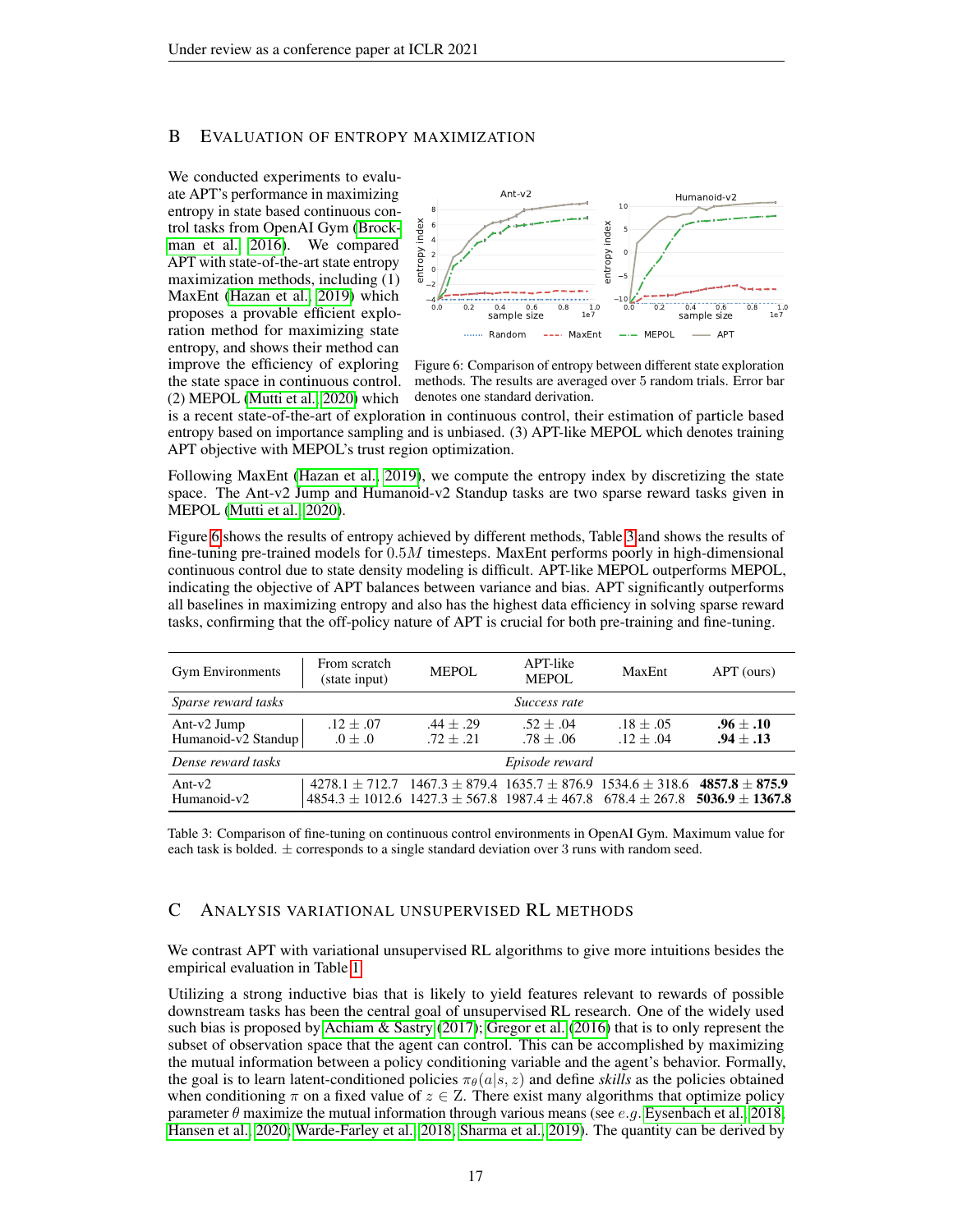expanding the definition and derive a variational lower bound [\(Barber & Agakov, 2003\)](#page-9-15).

$$
J(\theta) = I(z; s) \tag{7}
$$

$$
=H(z) - H(z|s)
$$
\n<sup>(8)</sup>

$$
= \mathbb{E}_{\pi,z} \left[ \log q(z|s) \right] + \mathbb{E}_s \left[ KL(p(\cdot|s) || q_\phi(\cdot|s)) \right] + H(z)
$$
\n(9)

$$
\geq \mathbb{E}_{\pi,z}[\log q_{\phi}(z|s)] + H(z),\tag{10}
$$

<span id="page-17-2"></span><span id="page-17-1"></span>(11)

where  $q_{\phi}(z|s)$  is a variational approximation. In practice, sampling z from a fixed distribution yields better and more stable results [\(Eysenbach et al., 2018;](#page-10-15) [Hansen et al., 2020\)](#page-11-15), which simplifies the objective to maximizing the conditional entropy,

$$
L(\theta, \phi) = \mathbb{E}_{\pi, z}[\log q_{\phi}(z|s)].
$$
\n(12)

The optimization of equation [\(12\)](#page-17-1) is then accomplished by RL algorithm by defining reward

$$
r(s, a, s') = \log q_{\phi}(z|s)
$$
\n<sup>(13)</sup>

equation [\(12\)](#page-17-1) has been shown effective in RL, from learning skills in state based control in DI-AYN [\(Eysenbach et al., 2018\)](#page-10-15) and EDL [\(Campos et al., 2020\)](#page-10-16) to combining successor features with skill discovery in VISR [\(Hansen et al., 2020\)](#page-11-15).

Comparing the variational based intrinsic reward equation [\(13\)](#page-17-2) with the intrinsic reward used in APT( equation [\(5\)](#page-4-0)), we can see that the particle-based reward does not need to learn a parametric probabilistic density and thus gracefully scales to high dimensional vision-based RL. We see that APT performs considerably better on downstream RL tasks as shown in Table [1.](#page-5-0)

# D COMPARISON ON DMCONTROL

<span id="page-17-0"></span>

| <b>DMC</b> Environment      | (visual)            | From scratch From scratch<br>(state) | Count-based   | <b>DIAYN</b>  | VISR          | APT (ours)    |
|-----------------------------|---------------------|--------------------------------------|---------------|---------------|---------------|---------------|
| //Dense reward tasks        | Mean episode return |                                      |               |               |               |               |
| Cheetah Run                 | $660 + 96$          | $772 \pm 60$                         | $610 + 78$    | $256 + 128$   | $640 + 134$   | $671 + 89$    |
| Cheetah Flip Forward        | $885 + 112$         | $937 + 73$                           | $867 + 98$    | $432 + 78$    | $897 + 215$   | $987 + 97$    |
| Cheetah Flip Backward       | $879 \pm 87$        | $923 + 145$                          | $871 + 79$    | $465 \pm 89$  | $868 + 187$   | $856 \pm 103$ |
| Hopper Hop                  | $314 + 167$         | $287 + 145$                          | $346 + 198$   | $389 + 211$   | $353 + 189$   | $397 + 101$   |
| Hopper Stand                | $845 + 103$         | $859 + 97$                           | $834 + 121$   | $821 + 109$   | $798 + 123$   | $832 + 112$   |
| Hopper Hop Backward         | $290 + 97$          | $381 + 109$                          | $361 + 81$    | $267 + 65$    | $376 \pm 54$  | $387 + 112$   |
| Walker Run                  | $713 \pm 139$       | $787 + 37$                           | $683 \pm 151$ | $697 \pm 63$  | $675 \pm 71$  | $765 \pm 63$  |
| Walker Stand                | $987 + 40$          | $991 + 29$                           | $961 \pm 39$  | $974 + 78$    | $996 + 67$    | $979 \pm 31$  |
| Walker Walk                 | $965 + 35$          | $979 + 67$                           | $958 + 29$    | $945 + 71$    | $987 \pm 37$  | $969 + 51$    |
| //Sparse reward tasks       | Mean success rate   |                                      |               |               |               |               |
| Cheetah Jump Sparse         | $0 + 0.$            | $.38 + .13$                          | $.09 + .03$   | $.31 + .12$   | $.68 + .12$   | $.79 \pm .13$ |
| <b>Cheetah Reach Sparse</b> | $0 \pm .0$          | $.18 + .06$                          | $.23 + .08$   | $.53 + .15$   | $.93 + .16$   | $.83 + .12$   |
| Hopper Jump Sparse          | $0 \pm .0$          | $.53 \pm .14$                        | $.37 \pm .08$ | $.51 \pm .23$ | $.87 \pm .12$ | $.91\pm.05$   |
| <b>Hopper Reach Sparse</b>  | $0 \pm .0$          | $.37 + .08$                          | $.16 + .07$   | $.65 \pm .18$ | $.93 + .06$   | $.94\pm.04$   |
| Walker Jump Sparse          | $0 \pm .0$          | $.13 \pm .02$                        | $.05 \pm .01$ | $.14\pm.08$   | $.68 + .12$   | $.87\pm.09$   |
| Walker Escape Sparse        | $0 \pm .0$          | $.09 + .02$                          | $.67 + .14$   | $.95 \pm .17$ | $.87 \pm .12$ | $.97\pm.03$   |

Table 4: Comparison of fine-tuning on DMControl. Models are pre-trained on Cheetah, Hopper, and Walker, and subsequently fine-tuned on respective downstream tasks. The 'sparse' denotes reward is sparse. APT significantly outperforms baselines in most of sparse reward tasks.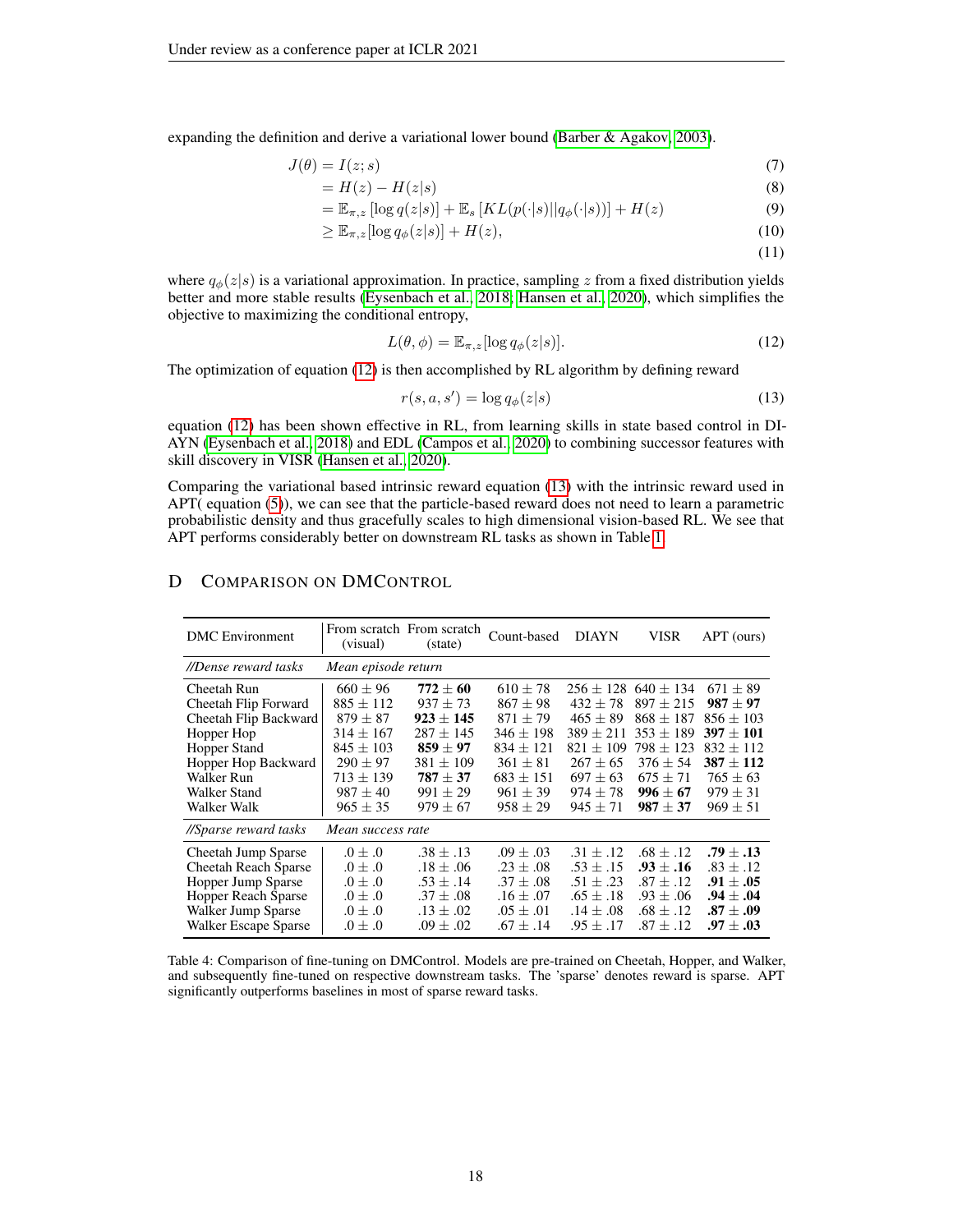# E COMPARISON ON ATARI GAMES

<span id="page-18-0"></span>

| Table 5: Comparison of raw scores of each method on Atari games. Results are averaged over five random                   |  |
|--------------------------------------------------------------------------------------------------------------------------|--|
| seeds. $\Box$ denotes dense reward hard exploration games. $\Box$ denotes sparse reward hard exploration games. $\Box N$ |  |
| represents the amount of RL interaction utilized at fine-tuning phase.                                                   |  |

| Atari game                          | Human             | Random            | VISR@100k        | APT <sup>@0</sup> | $APT@100k$ (ours) |
|-------------------------------------|-------------------|-------------------|------------------|-------------------|-------------------|
| Alien                               | 7127.7            | 227.8             | 364.4            | 287.7             | 2614.8            |
| Amidar                              | 1719.5            | 5.8               | 286.0            | 256.8             | 1231.4            |
| Assault                             | 742.0             | 222.4             | 1209.1           | 345.1             | 891.5             |
| Asterix                             | 8503.3            | 210.0             | 6216.7           | 234.8             | 185.5             |
| Asteroids                           | 47388.7           | 719.1             | 4443.3           | 45.6              | 678.7             |
| <b>Atlantis</b>                     | 29028.1           | 12850.0           | 140542.8         | 3451.9            | 40231.0           |
| <b>BankHeist</b>                    | 753.1             | 14.2              | 200.3            | 267.7             | 456.7             |
| <b>BattleZone</b>                   | 37187.5           | 2360.0            | 7072.7           | 3491.8            | 7075.1            |
| BeamRider                           | 16826.5           | 363.9             | 1741.9           | 1348.3            | 3487.2            |
| Berzerk                             | 2630.4            | 123.7             | 491.4            | 120.8             | 493.4             |
| Bowling                             | 160.7             | 23.1              | 21.2             | $-16.9$           | $-56.5$           |
|                                     | 12.1              | 0.1               | 43.0             | 33.7              | 21.3              |
| Boxing<br><b>Breakout</b>           | 30.5              | 1.7               | 397.9            | 231.8             | 480.9             |
| Centipede                           | 12017.1           | 2090.9            | 7184.9           | 3678.1            | 6233.9            |
| ChopperCommand                      | 7387.8            | 881.0             | 800.8            | 98.7              | 317.0             |
|                                     | 35829.4           | 10780.5           | 49373.9          | 1897.9            | 4128.0            |
| CrazyClimber                        |                   |                   |                  |                   |                   |
| Defender                            | 18688.9           | 2874.5            | 15876.1          | 1154.3            | 5927.9            |
| DemonAttack                         | 1971.0            | 152.1             | 8994.9           | 945.8             | 7771.8            |
| DoubleDunk                          | $-16.4$           | $-18.6$           | $-22.6$          | $-10.8$           | $-17.2$           |
| Enduro                              | 860.5             | $0.0\,$           | $-3.1$           | $-10.9$           | $-0.3$            |
| FishingDerby                        | $-38.7$           | $-91.7$           | $-93.9$          | $-5.9$            | $-1.6$            |
| Freeway                             | 29.6              | 0.0               | $-2.1$           | 12.1              | 29.9              |
| Frostbite                           | 4334.7            | 65.2              | 230.9            | 771.3             | 2196.1            |
| Gopher                              | 2412.5            | 257.6             | 1298.6           | 1298.6            | 8190.4            |
| Gravitar                            | 3351.4            | 173.0             | 328.1            | 228.6             | 542.0             |
| Hero                                | 30826.4           | 1027.0<br>$-11.2$ | 663.5            | 363.9             | 6789.1<br>$-30.1$ |
| IceHockey<br>Jamesbond              | 0.9<br>302.8      | 29.0              | $-18.1$<br>484.4 | $-16.4$<br>10.3   |                   |
|                                     | 3035.1            | 52.0              | 1761.9           | 871.9             | 356.1             |
| Kangaroo                            |                   |                   | 3142.5           | 849.8             | 412.0             |
| Krull<br>KungFuMaster               | 2665.5<br>22736.3 | 1598.0<br>258.5   | 16754.9          | 3871.9            | 2312.0<br>17357.0 |
|                                     | 4753.3            | 0.0               | 0.0              | 1.3               | 147.0             |
| MontezumaRevenge<br><b>MsPacman</b> | 6951.6            | 307.3             | 558.5            | 403.5             | 2427.1            |
| <b>NameThisGame</b>                 | 8049.0            | 2292.3            | 2605.8           | 698.5             | 1387.2            |
| Phoenix                             | 7242.6            | 761.4             | 7162.23          | 2871.9            | 3874.2            |
| Pitfall                             | 6463.7            | $-229.4$          | $-370.8$         | $-54.9$           | 0.8               |
| Pong                                | 14.6              | $-20.7$           | $-26.2$          | $-21.8$           | $-8.0$            |
| PrivateEye                          | 69571.3           | 24.9              | 428.3            | $-54.9$           | 556.1             |
| Obert                               | 13455.0           | 163.9             | 666.3            | 459.8             | 17671.2           |
| Riverraid                           | 17118.0           | 1338.5            | 5422.2           | 3871.9            | 4671.0            |
| RoadRunner                          | 7845.0            | 11.5              | 6146.7           | 987.9             | 4782.1            |
| Robotank                            | 11.9              | 2.2               | 10.0             | 9.1               | 13.7              |
| Seaquest                            | 42054.7           | 68.4              | 706.6            | 1891.4            | 2116.7            |
| Skiing                              | -4336.9           | $-17098.1$        | $-4312.4$        | $-29819.4$        | $-38434.1$        |
| Solaris                             | 12326.7           | 1236.3            | 841.5            | 367.9             | 1925.8            |
| SpaceInvaders                       | 1668.7            | 148.0             | 9741.0           | 1389.7            | 3687.2            |
| <b>StarGunner</b>                   | 10250.0           | 664.0             | 25827.5          | 109.8             | 8717.0            |
| Surround                            | 6.5               | $-10.0$           | $-15.5$          | $-5.9$            | $-4.5$            |
| Tennis                              | $-8.3$            | $-23.8$           | 0.7              | $-8.7$            | 1.2               |
| TimePilot                           | 5229.2            | 3568.0            | 4503.6           | 968.1             | 1567.0            |
| Tutankham                           | 167.6             | 11.4              | 50.7             | 78.8              | 124.6             |
| UpNDown                             | 11693.2           | 533.4             | 17037.6          | 81.1              | 8289.4            |
| Venture                             | 1187.5            | 0.0               | $-1.7$           | 13.8              | 231.0             |
| VideoPinball                        | 17667.9           | $0.0\,$           | 35120.3          | 989.5             | 2817.1            |
| WizardOfWor                         | 4756.5            | 563.5             | 1453.3           | 746.9             | 3465.0            |
| YarsRevenge                         | 54576.9           | 3092.9            | 5543.5           | 719.3             | 1871.5            |
| Zaxxon                              | 9173.3            | 32.5              | 1092.5           | 518.6             | 5431.0            |
|                                     |                   |                   |                  |                   |                   |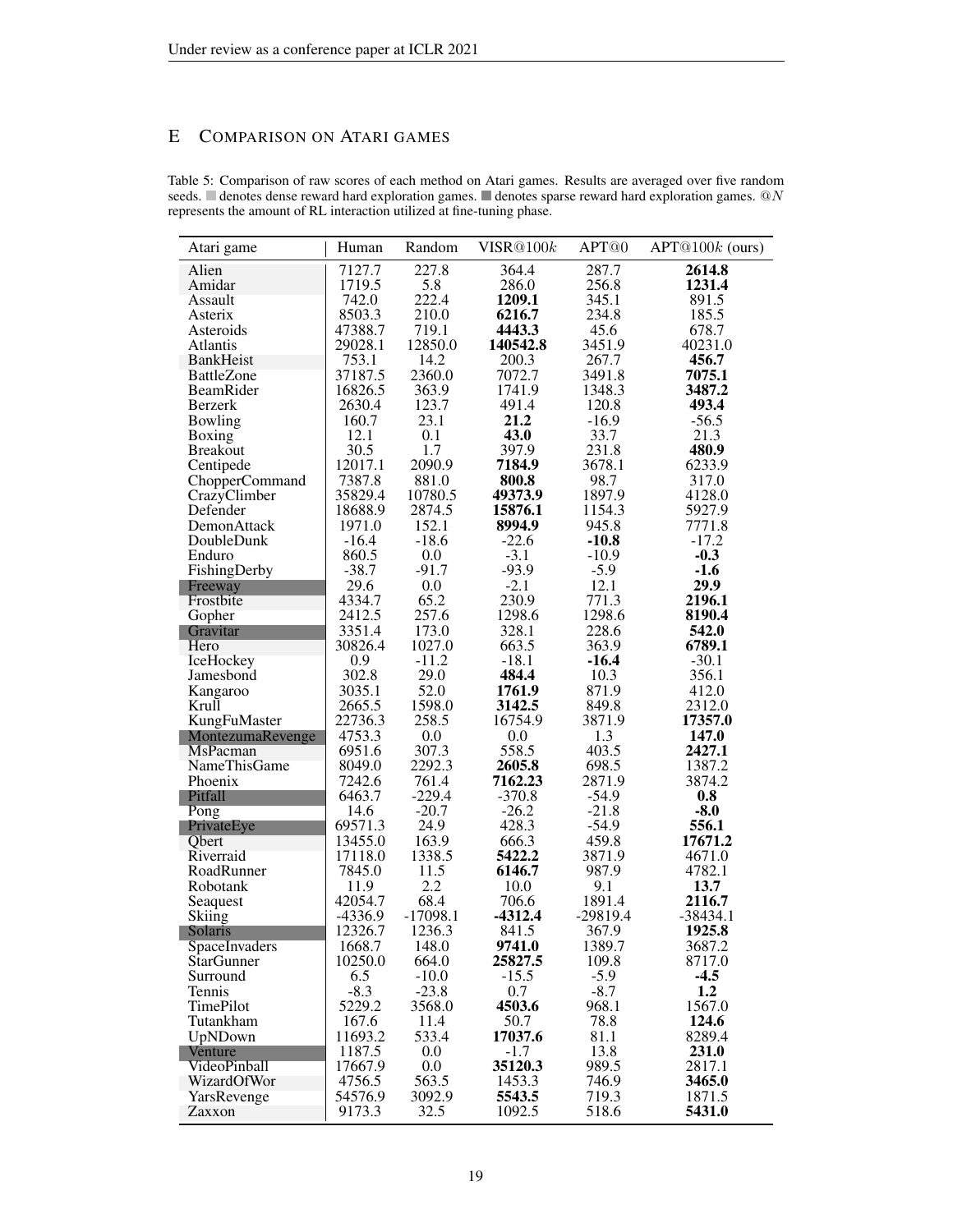# F EXPERIMENT DETAILS

## <span id="page-19-0"></span>F.1 IMAGENET BASED PRE-TRAINING

In Figure [1,](#page-1-0) the ImageNet [\(Deng et al., 2009\)](#page-10-5) pre-trained model is based on MoCo [\(He et al., 2019\)](#page-11-0). The policies are represented by the Impala convolutional residual network as in [\(Espeholt et al., 2018\)](#page-10-17), with the LSTM [\(Hochreiter & Schmidhuber, 1997\)](#page-11-17) part excluded. Images sampled from ImageNet are downsampled to  $84 \times 84$ , followed by frame-stacking and data augmentation. We experiment with the data augmentation methods used in [He et al.](#page-11-0) [\(2019\)](#page-11-0); [Chen et al.](#page-10-6) [\(2020c\)](#page-10-6) and the simpler random crop used in RL [\(Kostrikov et al., 2020\)](#page-12-4). Results on DMControl shown no benefit comes from ImageNet unsupervised pre-trained models. To improve the quality of pre-trained representations, we consider initializing the filters in the first layer with weights from the model of [He et al.](#page-11-16) [\(2016\)](#page-11-16) which is trained on ImageNet classification. Similar to fine-tuning MoCo trained models, we observe no difference in performance between fine-tuning supervised pre-trained models observed and training from scratch.

## F.2 GENERAL IMPLEMENTATION DETAILS

The encoder network  $f$  is a ReLU convolution neural network followed by a full-connected layer normalized by LayerNorm [\(Ba et al., 2016\)](#page-9-16) and a tanh nonlinearity applied to the output of fullyconnected layer. The data augmentation is a simple random shift which has been shown effective in visual domain RL in DrQ [\(Kostrikov et al., 2020\)](#page-12-4) and RAD [\(Laskin et al., 2020\)](#page-12-18). Specifically, the images are padded each side by 4 pixels (by repeating boundary pixels) and then select a random  $84 \times 84$  crop, yielding the original image. This procedure is repeated every time an image is sampled from the replay buffer. The learning rate of contrastive learning is 0.001, the temperature is 0.1. We incorporate the memory mechanism (with a moving average of weights for stabilization) from [He](#page-11-0) [et al.](#page-11-0) [\(2019\)](#page-11-0); [Chen et al.](#page-10-6) [\(2020c\)](#page-10-6). We use DrQ as the RL optimization algorithm at both pre-training phase and fine-tuning phase. The batch size of contrastive learning is 1024, the batch size of RL optimization is 512. The pre-training phase consists of  $5M$  environment steps on DMControl and  $250M$  environment steps on Atari games. The replay buffer size is  $100K$ . The projection network is a two-layer MLP with hidden size of 128 and output size of 64. All hyperparameters are included in Table [7](#page-21-0) and Table [8.](#page-22-0)

## F.3 MULTI-ENVIRONMENT PRE-TRAINING DETAILS

For the experiments of multi-environment pre-training (results shown in Figure [5\)](#page-8-0), we use one separate replay buffer for each of the three environments, and compute environment specific loss using data sampled from its own replay buffer. The contrastive loss and RL loss are then summations of every environment specific loss.

#### <span id="page-19-1"></span>F.4 DMCONTROL HYPERPARAMETERS

| Environment name | Action repeat |
|------------------|---------------|
| Cheetah          |               |
| Walker           |               |
| Hopper           |               |

Table 6: The action repeat hyper-parameter used for each environment.

#### F.5 ATARI HYPERPARAMETERS

For the experiments in Atari 100k experiments, we largely reuse the hyper-parameters from DrO [\(Kostrikov et al., 2020\)](#page-12-4). The evaluation is done for  $125k$  environment steps at the end of training for  $100k$  environment steps.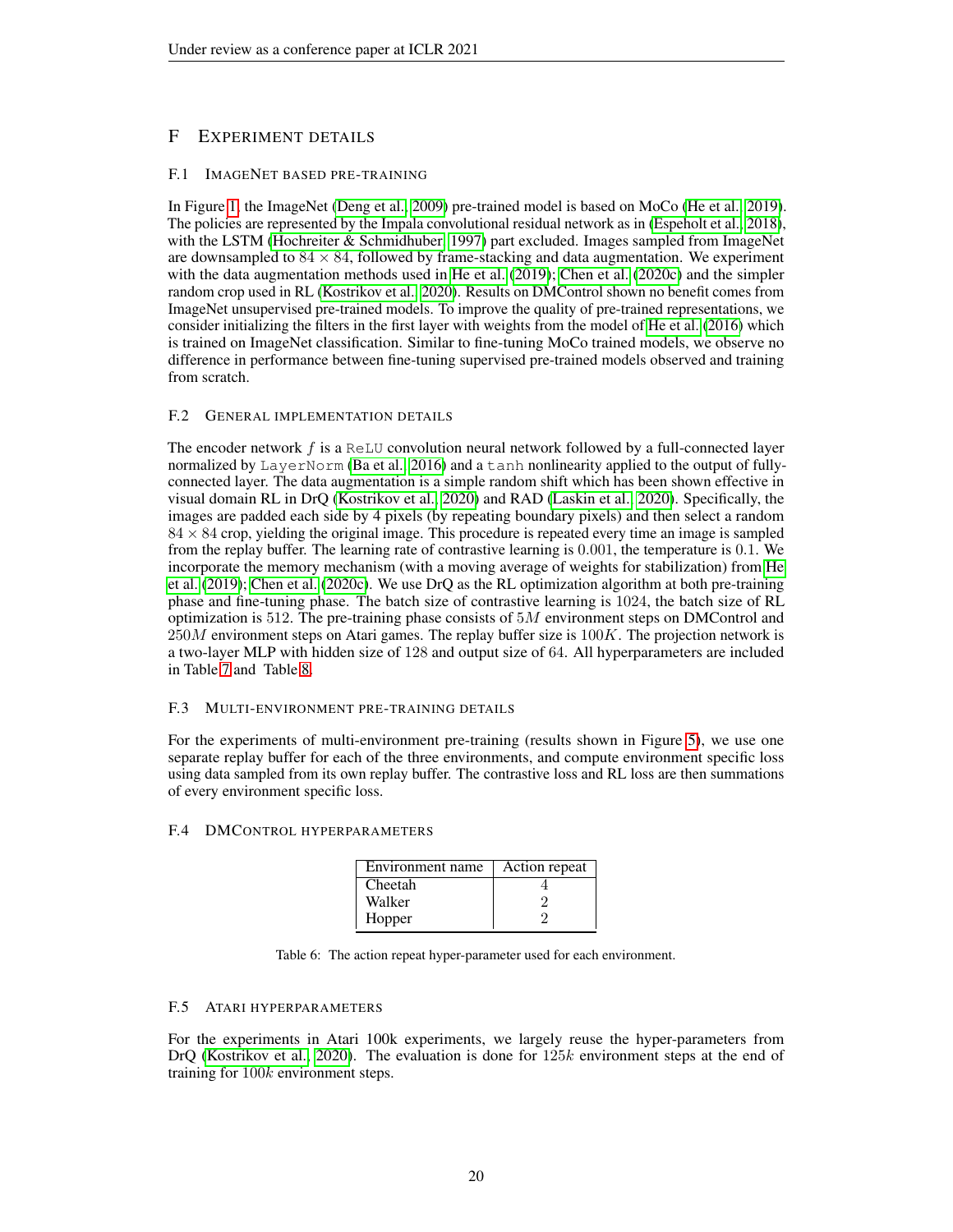#### <span id="page-20-0"></span>Algorithm 3 Pseudo-code of Unsupervised Active Pre-Training.

- f: encoder network shared between actor & critic
- g: projection network for contrastive learning
- k: hyperparameter of kth-nearest neighbor

*// Unsupervised pre-training phase: learning pre-trained actor-critic*

while iterations so far  $<$  max pre-training iterations  ${\bf do}$ Interact with a *reward-free* environment and collect transitions and save to replay buffer *// sample a batch of transitions from replay buffer and compute contrastive loss* Compute contrastive\_loss using equation [\(1\)](#page-3-1) *// update f and g to minimize contrastive loss* Contrastive\_loss.backward() Update(f.param, g.param) *// compute intrinsic reward for each transition* Compute representation  $y_{t+1}$  for each  $x_{t+1}$  for computing kNN. Compute  $r(x_t, a_t, x_{t+1}) = \log(||y_{t+1} - y_{t+1}^{k})||_2^2 + 1$  (equation [\(5\)](#page-4-0)) *// optimize reward via off-policy RL* Compute expected\_reward *// update RL agent to maximize expected reward* Update(actor.param, critic.param)

## end while

*// Supervised fine-tune phase: fine-tuning both actor and critic*

// If fine-tune both representation and RL agent, initialize encoder and actor-critic from pre-trained models.

// If fine-tune representation only, initialize encoder from pre-trained models and randomly initialize actor and critic.

while iteration number  $\leq$  max fine-tune iterations **do** 

Interact with a *task-specific* environment and collect transitions and save to replay buffer Sample a batch of transitions

*// fine-tune representation or fine-tune both representation and RL agent initialization* Update(f.param, actor.param, critic.param)

## end while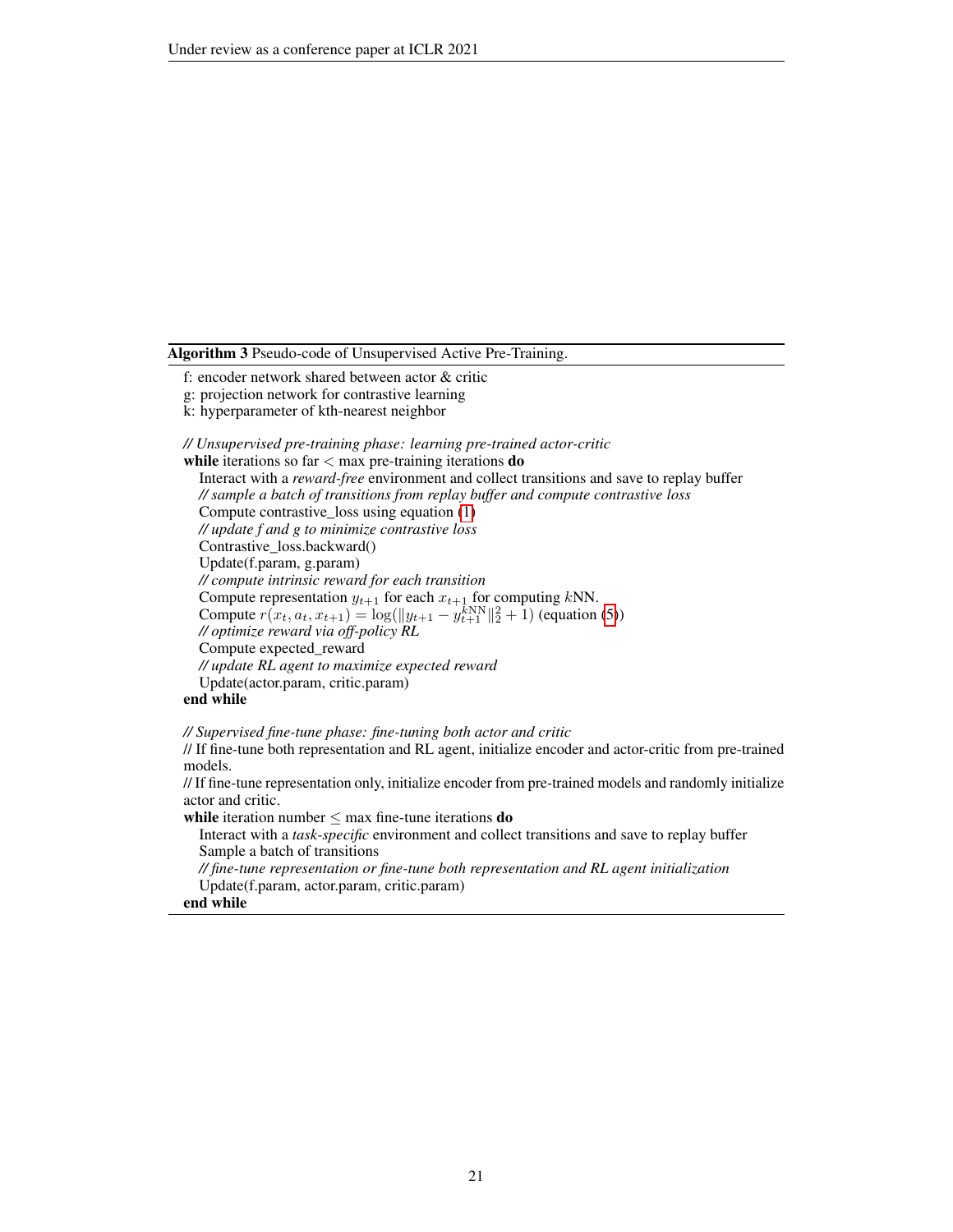<span id="page-21-0"></span>

| Parameter                                 | Setting                                    |
|-------------------------------------------|--------------------------------------------|
| Data augmentation                         | Random shifts                              |
| Frames stacked                            | 3                                          |
| Action repetitions                        | Table 6                                    |
| Replay buffer capacity                    | 100000                                     |
| Random steps (fine-tuning phase)          | 1000                                       |
| RL minibatch size                         | 512                                        |
| Contrastive learning minibatch size       | 512                                        |
| K-Nearest Neighbors K value               | 3                                          |
| Discount $\gamma$                         | 0.99                                       |
| RL/contrastive learning optimizer         | Adam                                       |
| RL learning rate                          | $10^{-3}$                                  |
| Contrastive learning rate                 | $10^{-3}$                                  |
| Learning rate schedule                    | cosine                                     |
| Temperature                               | 0.1                                        |
| Shared encoder: channels                  | 32, 32, 32                                 |
| Shared encoder: filter size               | $3 \times 3$ , $3 \times 3$ , $3 \times 3$ |
| Shared encoder: stride                    | 2, 2, 2, 1                                 |
| Actor update frequency                    | $\mathfrak{D}$                             |
| Actor log stddev bounds                   | $[-10, 2]$                                 |
| Actor: hidden units                       | 1024                                       |
| Actor: layers                             | 3                                          |
| Init temperature                          | 0.1                                        |
| Critic Q-function: hidden units           | 1024                                       |
| Critic target update frequency            | $\overline{2}$                             |
| Critic Q-function soft-update rate $\tau$ | 0.01                                       |
| Non-linearity                             | ReLU                                       |

Table 7: Hyper-parameters in the DeepMind control suite experiments.